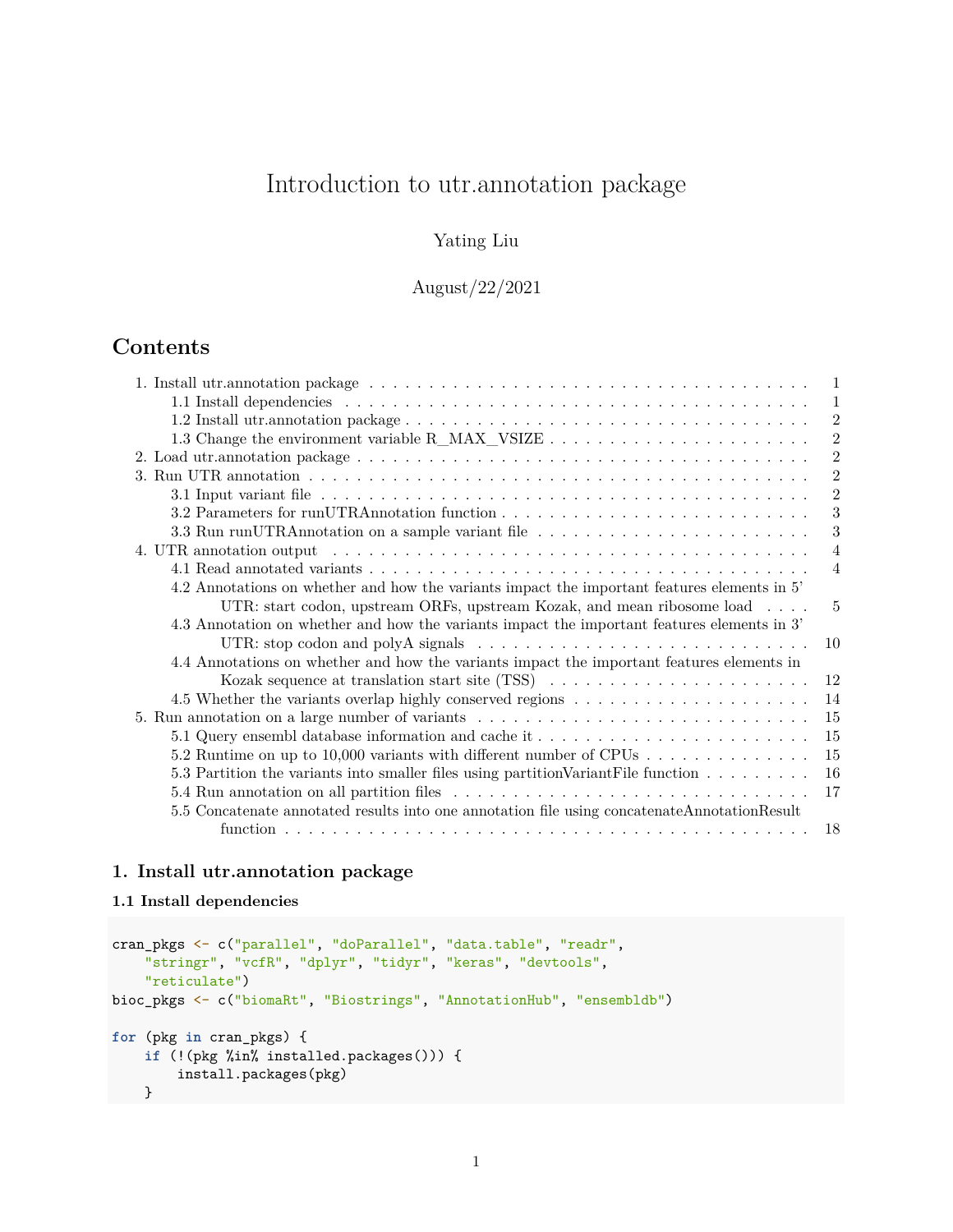```
}
if (!requireNamespace("BiocManager", quietly = TRUE)) {
    install.packages("BiocManager")
}
for (pkg in bioc_pkgs) {
   if (!(pkg %in% installed.packages())) {
       BiocManager::install(pkg)
   }
}
```
**Install a couple R packages**

```
library(keras)
# Install tensorflow backend
reticulate::install_miniconda()
keras::install\_keras(version = "2.2.4", tensorflow = "1.14.0",method = "conda")# install deep learning model data package
devtools::install_bitbucket("jdlabteam/mrl.dl.model")
```
**Install keras package and deep learning model for MRL prediction.**

#### <span id="page-1-0"></span>**1.2 Install utr.annotation package**

```
# Install the release version from CRAN
install.packages("utr.annotation")
# Or install the latest version from Bitbucket
devtools::install_bitbucket("jdlabteam/utr.annotation")
```
#### <span id="page-1-1"></span>**1.3 Change the environment variable R\_MAX\_VSIZE**

We will extract the database information and store it as an R object, which is larger than the default maximal vector heap size (2 MB). Therefore, we need to set a larger maximal vector heap size. The environment variable R\_MAX\_VSIZE can be used to specify the maximal vector heap size. You can do this by opening terminal and run the following commands

 $cd$   $\sim$ touch .Renviron open .Renviron Save R\_MAX\_VSIZE=50Gb as the first line of .Renviron

#### <span id="page-1-2"></span>**2. Load utr.annotation package**

```
library(utr.annotation)
```
## <span id="page-1-3"></span>**3. Run UTR annotation**

#### <span id="page-1-4"></span>**3.1 Input variant file**

utr.annotation accepts variant files in either CSV or VCF format, which must have 4 required columns: Chr, Pos, Ref, Alt. Chr represents the chromosome number with or without "chr" prefix. Pos represents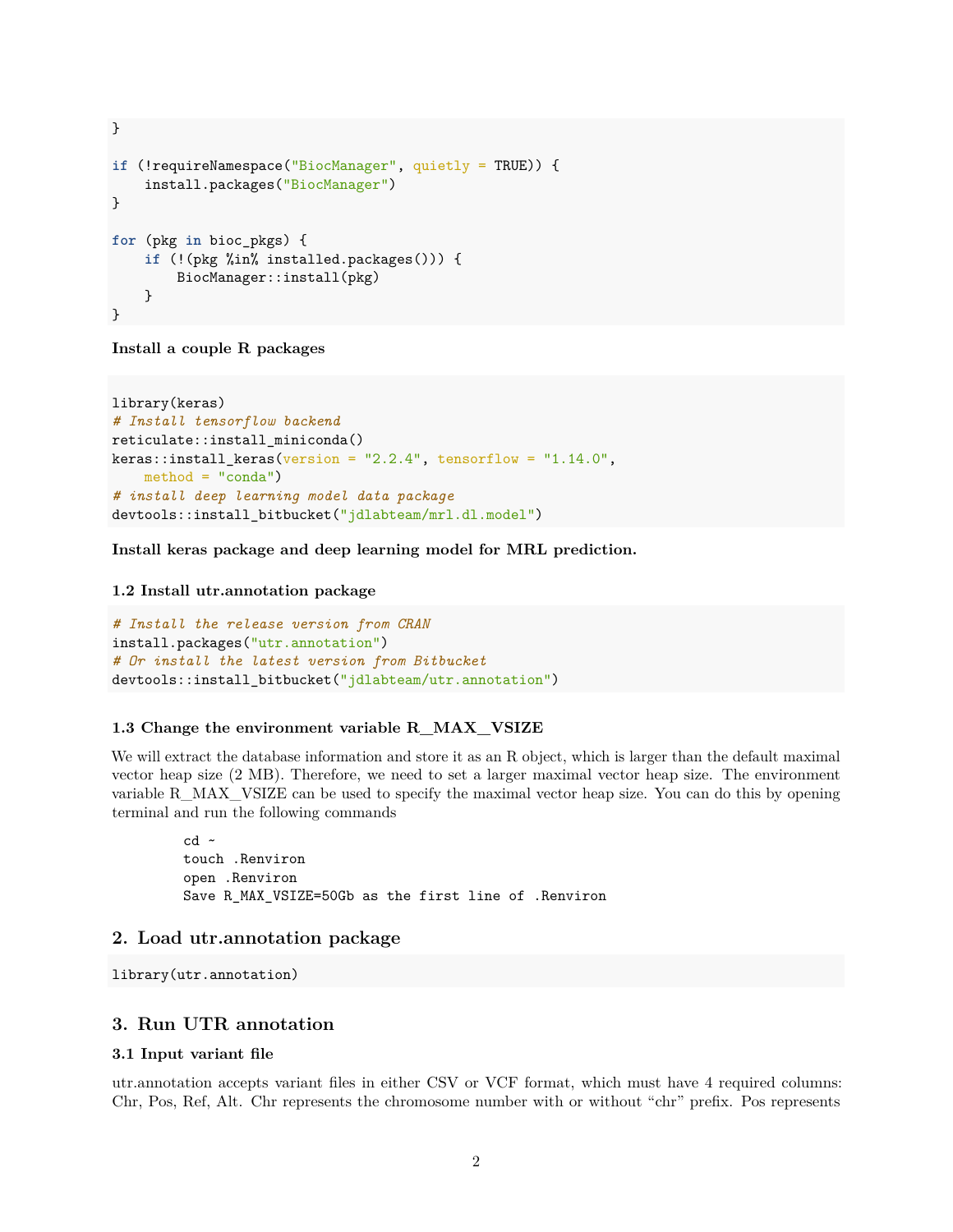the variant position in the chromosome. Ref represents the reference sequence. Alt represents the altered sequence. If there are multiple Alt sequence in one row and concatenated with "," (ex: A,C), this row will be separated into multiple rows which have one Alt sequence

#### <span id="page-2-0"></span>**3.2 Parameters for runUTRAnnotation function**

- variant File: the full path of the input variant file, which should be in CSV or VCF format and must have 4 required columns: Chr, Pos, Ref, Alt. Chr represents the chromosome number with or without "chr" prefix. Pos represents the variant position in the chromosome. Ref represents the reference sequence. Alt represents the altered sequence.
- annotationResult: the full path of the output annotation file
- species: human or mouse
- ensemblVersion (Optional): by default, we will use the latest Ensembl Version annotation for the specified species. You can specify the version number you'd like to use, for example ensembl Version  $=$ 93
- dataDir (Optional): the path to store the Ensembl database information, if not specified database information will be stored in a new folder named as input variant file name with a "db\_" prefix, for example db\_variants\_sample.csv/ when input variant file name is variants\_sample.csv
- conservationBwFiles (Optional): the full path of the folder which contains conservation files in bigWig format. You can download the phastCons and phyloP conservation track files from UCSC Genome Browser and put them in a folder, then specify the conservationBwFiles as the directory of this folder. If you do not specify the conservationBwFiles, we will skip outputting the conservation scores for the variant positions.
- cores (Optional): number of cores to use for parallel computing. If not specified, then use single core by default.
- format (optional) csv or vcf, the default is csv
- mrl\_prediction (optional) Whether predict mean ribosome load and check if it increases or decreases. The default is set to TRUE.

#### <span id="page-2-1"></span>**3.3 Run runUTRAnnotation on a sample variant file**

Here is a sample variant file containing a small subset of variants from [An JY et al, 2018.](https://pubmed.ncbi.nlm.nih.gov/30545852/) It has 4 columns and 13 variants.

```
# load sample variants
require(readr)
variants <- read_csv(system.file("extdata", "variants_sample.csv",
   package = "utr.annotation"))
# There're 13 variants in total
print(nrow(variants))
#> [1] 13
# The file has four required columns
print(variants)
#> # A tibble: 13 x 4
#> Chr Pos Ref Alt
#> <chr> <dbl> <chr> <chr>
#> 1 chr1 1308643 CAT C
#> 2 chr12 69693767 G T
#> 3 chr12 4685084 A G
#> 4 chr15 45691267 A G
#> 5 chr16 57167173 C A
#> 6 chr16 71644959 TTTTA T
#> 7 chr17 39065232 G A
#> 8 chr1 3747728 T C
#> 9 chr1 38338861 C A
```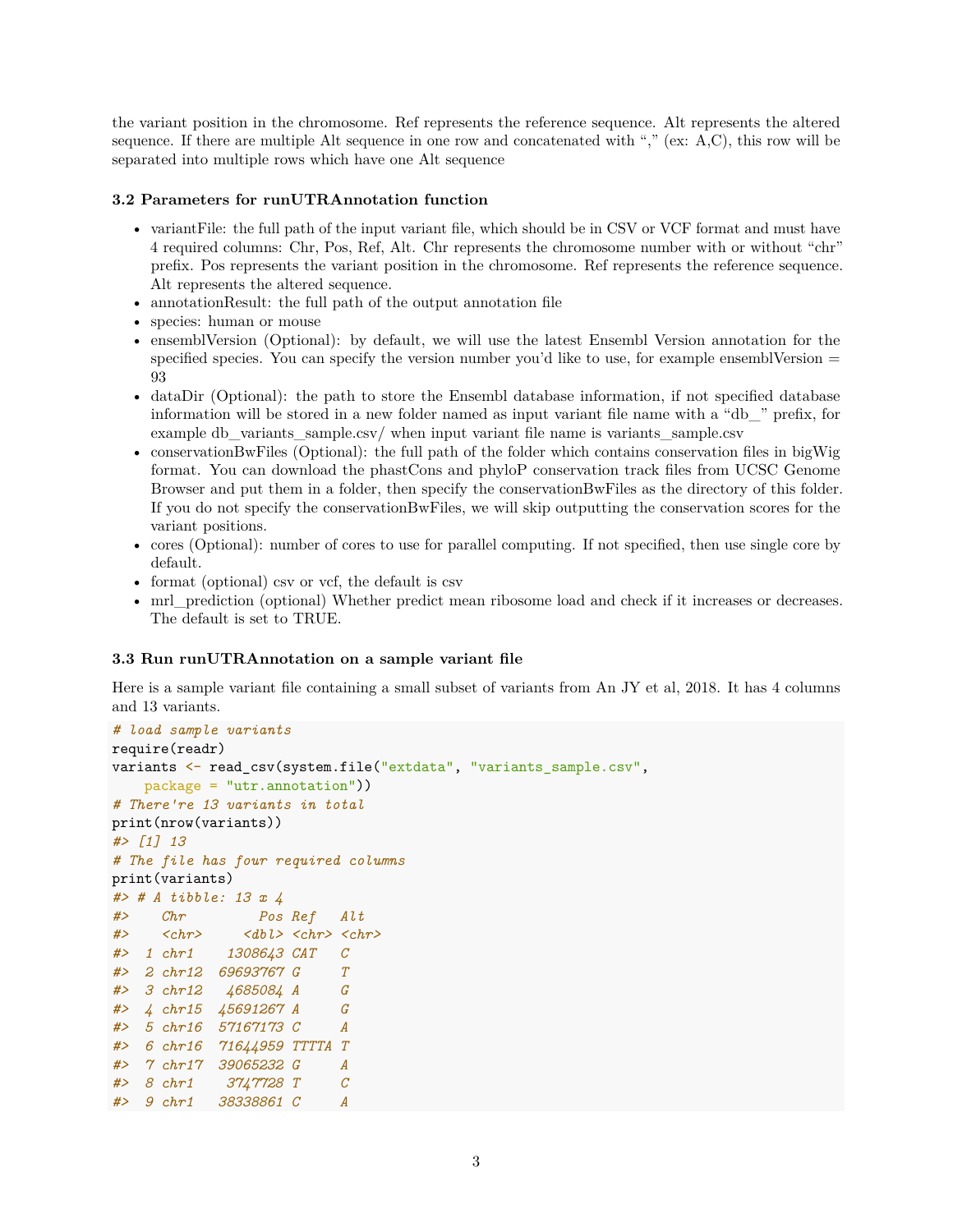```
#> 10 chr11 75169798 A C
#> 11 chr11 121055309 G T
#> 12 chr12 47798924 A G
#> 13 chr15 38253188 G A
```
Parameter settings:

- variantFile: path to the input variant file. For example, run UTR annotation on variants in the "variants\_sample.csv" file
- $\bullet$  annotation Result  $=$  path to the output annotation file. For example, the annotated variants will be saved to "annotated\_variants\_sample.csv"
- species = "human": variants are from human species
- ensembl $Version = 93$ : will use Ensembl database version 93
- dataDir  $=$  "test db": test db folder will be created and will be used to store the database information
- conservationBwFiles = Conservation scores: the conservation scores files in bigWig format were downloaded from UCSC Genome browser and saved in the Conservation\_scores folder. There are two conservation files in this folder:
	- **–** Conservation scores for alignments of 99 vertebrate genomes with human, downloaded from: [https:](https://hgdownload.soe.ucsc.edu/goldenPath/hg38/phastCons100way/hg38.phastCons100way.bw) [//hgdownload.soe.ucsc.edu/goldenPath/hg38/phastCons100way/hg38.phastCons100way.bw](https://hgdownload.soe.ucsc.edu/goldenPath/hg38/phastCons100way/hg38.phastCons100way.bw)
	- **–** Basewise conservation scores (phyloP) of 99 vertebrate genomes with human, downloaded from: <https://hgdownload.soe.ucsc.edu/goldenPath/hg38/phyloP100way/hg38.phyloP100way.bw>
- mrl\_prediction = TRUE

WARNING: If you are using Mac M1, mrl\_prediction will be set to FALSE internally and MRL prediction will be skipped because tensorflow cannot run on Mac M1 currently.

```
variants sample <- system.file("extdata", "variants sample.csv",
    package = "utr.annotation")
# sample conservation bigWig files only include
# conservation scores at the regions of variants in
# variants_sample.csv
Conservation_scores <- system.file("extdata", "Conservation_scores",
   package = "utr.annotation")
runUTRAnnotation(variantFile = variants_sample, annotationResult = "annotated_variants_sample.csv",
    species = "human", ensemblVersion = 93, dataDir = "test_db",
```

```
conservationBwFiles = Conservation_scores, mrl_prediction = TRUE)
```
## <span id="page-3-0"></span>**4. UTR annotation output**

Next, we will look into the annotation output from runUTRAnnotation and go over important columns. The detailed explanation on each output column can be found at [utr.annotation repository](https://bitbucket.org/jdlabteam/utr.annotation/src/master/)

#### <span id="page-3-1"></span>**4.1 Read annotated variants**

Annotations on whether and how each variant impact UTR elements are added to the variants table as new columns

```
results <- read_csv(system.file("extdata", "annotated_variants_sample.csv",
  package = "utr.annotation"))
print(colnames(results))
#> [1] "Chr" "Pos"
#> [3] "Ref" "Alt"
#> [5] "Transcript" "transcript_id"
#> [7] "utr3_transcript_id" "utr5_transcript_id"
#> [9] "cds_transcript_id" "startCodon_transcript_id"
```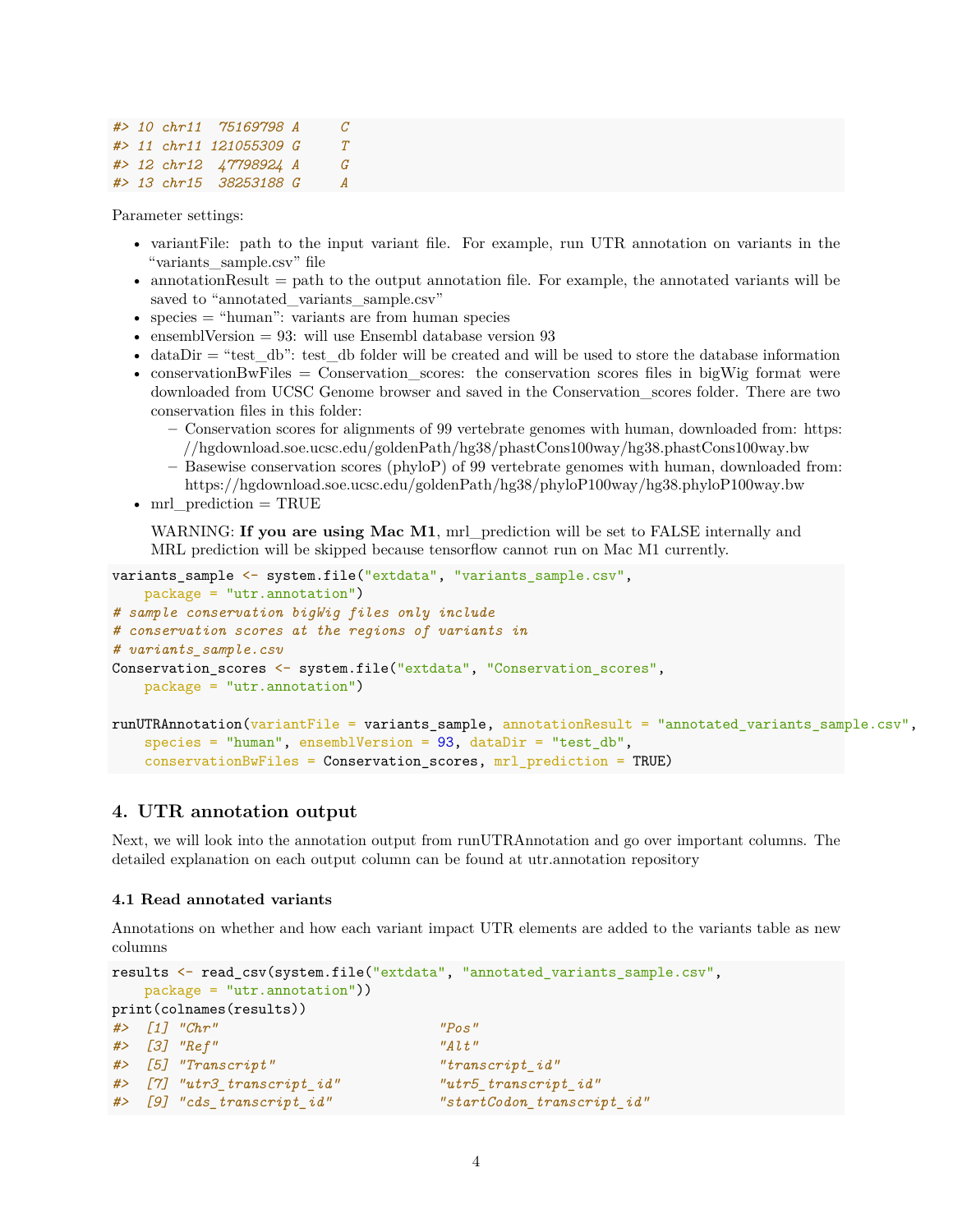|  | #> [11] "startCodon_positions"         | "stopCodon_transcript_id"                                          |
|--|----------------------------------------|--------------------------------------------------------------------|
|  | #> [13] "stopCodon_positions"          | "kozak_transcript_id"                                              |
|  | #> [15] "kozak_positions"              | "num_uAUG"                                                         |
|  | #> [17] "num_uAUG_altered"             | "num kozak"                                                        |
|  | #> [19] "num_kozak_altered"            | $"utr\_num\_uAUG\_gainedOrlost"$                                   |
|  | #> [21] "utr_num_kozak_gainedOrLost"   | $"num\_polyA\_signal$ "                                            |
|  | #> [23] "num_polyA_signal_altered"     | $\label{thm:main} \textit{``num\_polyA\_signal\_gainedOrLost\,''}$ |
|  | #> [25] "stop_codon"                   | "stop_codon_altered"                                               |
|  | #> [27] "start_codon"                  | "start_codon_altered"                                              |
|  | #> [29] "kozak"                        | "kozak altered"                                                    |
|  | #> [31] "lost_start_codon"             | "lost_stop_codon"                                                  |
|  | #> [33] "kozak_score"                  | "kozak_altered_score"                                              |
|  | #> [35] "tss_kozak_score_gainedDrLost" | "hg38.phastCons100way.bw"                                          |
|  | #> [37] "hg38.phyloP100way.bw"         | "mrl"                                                              |
|  | #> [39] "mrl_altered"                  | "mrl_gainedOrLost"                                                 |

#### <span id="page-4-0"></span>**4.2 Annotations on whether and how the variants impact the important features elements in 5' UTR: start codon, upstream ORFs, upstream Kozak, and mean ribosome load**

*utr5\_transcript\_id* column shows the Ensembl ids of the transcripts whose 5' regions overlap with the corresponding variant. For example, chr1\_1308643\_CAT\_C overlaps with the 5' UTR region of the transcript ENST00000379031. If a variant overlaps with the UTR regions of multiple transcripts, then these transcript ids will be concatenated. Variants that don't overlap with the 5' UTR regions of one or more transcripts (utr5\_transcript\_id = NA) will be annotated as NA for all the 5' UTR features related columns that we'll explain below.

```
print(results[, c("Chr", "Pos", "Ref", "Alt", "utr5_transcript_id")])
#> # A tibble: 13 x 5
#> Chr Pos Ref Alt utr5_transcript_id
#> <chr> <dbl> <chr> <chr> <chr>
#> 1 chr1 1308643 CAT C ENST00000379031
#> 2 chr12 69693767 G T ENST00000476098
#> 3 chr12 4685084 A G ENST00000540688
#> 4 chr15 45691267 A G <NA>
#> 5 chr16 57167173 C A <NA>
#> 6 chr16 71644959 TTTTA T <NA>
#> 7 chr17 39065232 G A <NA>
#> 8 chr1 3747728 T C <NA>
#> 9 chr1 38338861 C A <NA>
#> 10 chr11 75169798 A C <NA>
#> 11 chr11 121055309 G T <NA>
#> 12 chr12 47798924 A G <NA>
#> 13 chr15 38253188 G A <NA>
```
**Whether and how these variants affect start codons** *lost\_start\_codon* column tells whether a variant disrupts start codons of any transcript. For example, the variant chr1\_1308643\_CAT\_C disrupts start codon of one or more transcripts.

- lost\_start\_codon = NA: the variant doesn't overlap with any transcript's start codon
- lost start  $\text{codon} = \text{TRUE}$ : the variant overlaps with some transcripts' start codons and disrupts them
- lost\_start\_codon = FALSE: the variant overlaps with some transcripts' start codons and doesn't disrupts them

print(results[, c("Chr", "Pos", "Ref", "Alt", "lost\_start\_codon")]) *#> # A tibble: 13 x 5*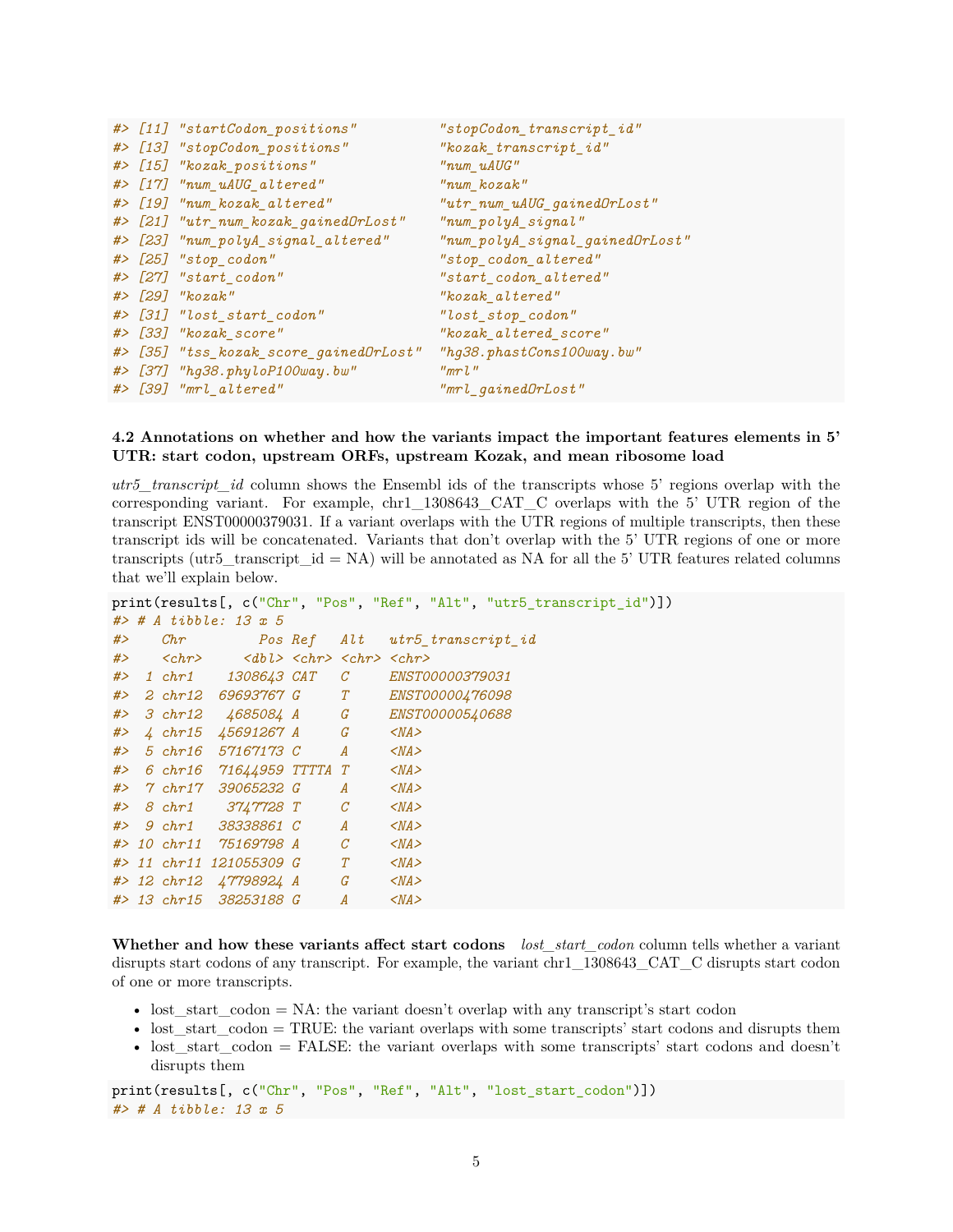| # $>$ | ${\it Chr}$                  |                                                                                         |   |                  | Pos Ref Alt lost start codon |
|-------|------------------------------|-----------------------------------------------------------------------------------------|---|------------------|------------------------------|
|       | $#$ > $chr$ >                | $\langle dbl \rangle$ $\langle chr \rangle$ $\langle chr \rangle$ $\langle lql \rangle$ |   |                  |                              |
|       |                              | #> 1 chr1 1308643 CAT                                                                   |   | $\mathcal C$     | <b>TRUE</b>                  |
| # $>$ | $2 \; chr12$                 | 69693767 G T                                                                            |   |                  | $\mathit{NA}$                |
| #>    |                              | 3 chr12 4685084 A G                                                                     |   |                  | $\mathit{NA}$                |
| # $>$ |                              | $4 \; chr15 \; 45691267 \; A \qquad G$                                                  |   |                  | ΝA                           |
|       |                              | #> 5 chr16 57167173 C                                                                   |   | $\boldsymbol{A}$ | $\it{NA}$                    |
|       |                              | #> 6 chr16 71644959 TTTTA T                                                             |   |                  | $\mathit{NA}$                |
|       | $#$ > $\gamma$ chr1 $\gamma$ | 39065232 G                                                                              |   | $\overline{A}$   | $\mathit{NA}$                |
|       |                              | #> 8 chr1 3747728 T C                                                                   |   |                  | $\mathit{NA}$                |
|       |                              | #> 9 chr1 38338861 C                                                                    |   | $\boldsymbol{A}$ | $\mathit{NA}$                |
|       |                              | #> 10 chr11 75169798 A                                                                  |   | $\mathcal{C}$    | $\mathit{NA}$                |
|       |                              | #> 11 chr11 121055309 G                                                                 | T |                  | $\mathit{NA}$                |
|       |                              | #> 12 chr12 47798924 A G                                                                |   |                  | <b>TRUE</b>                  |
|       |                              | #> 13 chr15 38253188 G                                                                  |   | $\boldsymbol{A}$ | <b>TRUE</b>                  |

*startCodon\_transcript\_id* column show the Ensembl ids of the transcripts whose start codon regions overlap with the corresponding variant. For example, we found the variant chr1 1308643 CAT C's lost start codon is TRUE as showned above, and its startCodon\_transcript\_id column is ENST00000379031, therefore we can tell the variant chr1\_1308643\_CAT\_C disrupts the start codon of transcript ENST00000379031.

```
print(results[, c("Chr", "Pos", "Ref", "Alt", "startCodon_transcript_id")])
#> # A tibble: 13 x 5
#> Chr Pos Ref Alt startCodon_transcript_id
#> <chr> <dbl> <chr> <chr> <chr>
#> 1 chr1 1308643 CAT C ENST00000379031
#> 2 chr12 69693767 G T <NA>
#> 3 chr12 4685084 A G <NA>
#> 4 chr15 45691267 A G <NA>
#> 5 chr16 57167173 C A <NA>
#> 6 chr16 71644959 TTTTA T <NA>
#> 7 chr17 39065232 G A <NA>
#> 8 chr1 3747728 T C <NA>
#> 9 chr1 38338861 C A <NA>
#> 10 chr11 75169798 A C <NA>
#> 11 chr11 121055309 G T <NA>
#> 12 chr12 47798924 A G ENST00000427332
#> 13 chr15 38253188 G A ENST00000299084
```
If you want to look into how a start codon disrupting variant changes the start codon, you can check on *start\_codon* and *start\_codon\_alterd* columns. For example, for the variant chr1\_1308643\_CAT\_C, the start codon sequence on reference allele is "ATG" and on alterative allele is "G".

```
print(results[, c("Chr", "Pos", "Ref", "Alt", "start_codon",
   "start_codon_altered")])
#> # A tibble: 13 x 6
#> Chr Pos Ref Alt start_codon start_codon_altered
#> <chr> <dbl> <chr> <chr> <chr> <chr>
#> 1 chr1 1308643 CAT C ATG G
#> 2 chr12 69693767 G T <NA> <NA>
#> 3 chr12 4685084 A G <NA> <NA>
#> 4 chr15 45691267 A G <NA> <NA>
#> 5 chr16 57167173 C A <NA> <NA>
#> 6 chr16 71644959 TTTTA T <NA> <NA>
#> 7 chr17 39065232 G A <NA> <NA>
```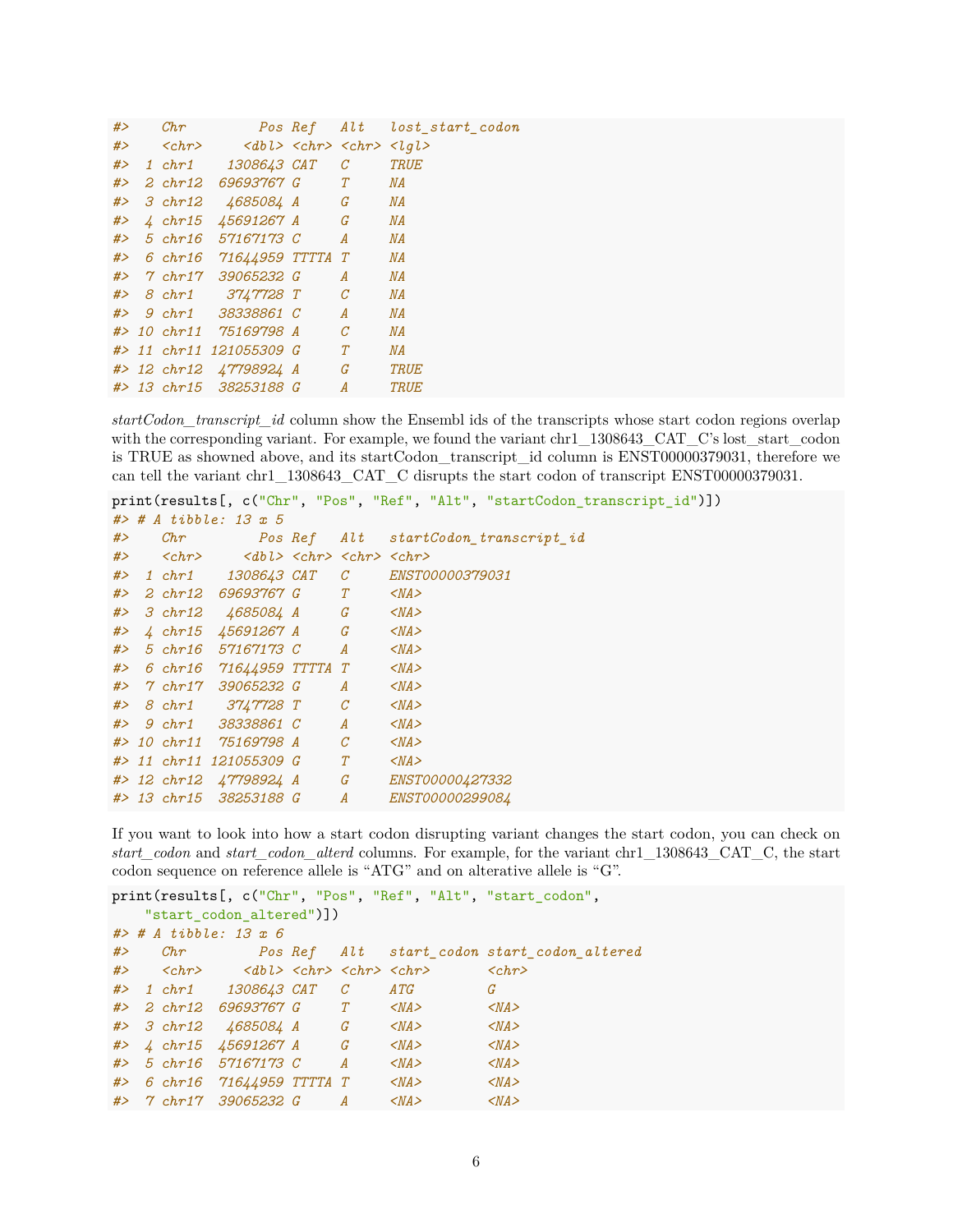|  | $#> 8 \text{ chr1}$ | 3747728 T               | С             | $<$ NA $>$ | $<$ NA $>$ |
|--|---------------------|-------------------------|---------------|------------|------------|
|  |                     | #> 9 chr1 38338861 C    | A             | $<$ NA $>$ | $<$ NA $>$ |
|  |                     | #> 10 chr11 75169798 A  | $\mathcal{C}$ | $<$ NA $>$ | $<$ NA $>$ |
|  |                     | #> 11 chr11 121055309 G | T             | $<$ NA $>$ | $<$ NA $>$ |
|  |                     | #> 12 chr12 47798924 A  | G             | ATG        | ACG        |
|  |                     | #> 13 chr15 38253188 G  | A             | ATG        | ATA        |

**Whether these variants create new ORFs or disrupt existing ORFs in 5' UTR** *utr\_num\_uAUG\_gainedOrLost* shows whether a variant creates new ORFs or disrupt existing ORFs in 5' UTR.

- utr\_num\_uAUG\_gainedOrLost = NA: the variant doesn't overlap with 5' UTR regions of any transcript;
- utr\_num\_uAUG\_gainedOrLost = equal: the variant overlaps with 5' UTR regions of some transcripts, but doesn't impact upstream ORFs
- utr\_num\_uAUG\_gainedOrLost = gained: the variant overlaps with 5' UTR regions of some transcripts, and it creates new upstream ORFs
- utr\_num\_uAUG\_gainedOrLost = lost: the variant overlaps with 5' UTR regions of some transcripts, and it disrupts some upstream ORFs

```
print(results[, c("Chr", "Pos", "Ref", "Alt", "utr_num_uAUG_gainedOrLost")])
#> # A tibble: 13 x 5
#> Chr Pos Ref Alt utr_num_uAUG_gainedOrLost
#> <chr> <dbl> <chr> <chr> <chr>
#> 1 chr1 1308643 CAT C equal
#> 2 chr12 69693767 G T equal
#> 3 chr12 4685084 A G equal
#> 4 chr15 45691267 A G <NA>
#> 5 chr16 57167173 C A <NA>
#> 6 chr16 71644959 TTTTA T <NA>
#> 7 chr17 39065232 G A <NA>
#> 8 chr1 3747728 T C <NA>
#> 9 chr1 38338861 C A <NA>
#> 10 chr11 75169798 A C <NA>
#> 11 chr11 121055309 G T <NA>
#> 12 chr12 47798924 A G <NA>
#> 13 chr15 38253188 G A <NA>
```
If you'd like to know how many upstream ORFs in reference and alterative allels, check out *num\_uAUG* and *num\_uAUG\_altered* columns. If a variant doesn't overlap with the 5' UTR regions of any transcript, these two columns will be NA.

```
print(results[, c("Chr", "Pos", "Ref", "Alt", "num_uAUG", "num_uAUG_altered")])
#> # A tibble: 13 x 6
#> Chr Pos Ref Alt num_uAUG num_uAUG_altered
#> <chr> <dbl> <chr> <chr> <dbl> <dbl>
#> 1 chr1 1308643 CAT C 0 0
#> 2 chr12 69693767 G T 4 4
#> 3 chr12 4685084 A G 0 0
#> 4 chr15 45691267 A G NA NA
#> 5 chr16 57167173 C A NA NA
#> 6 chr16 71644959 TTTTA T NA NA
#> 7 chr17 39065232 G A NA NA
#> 8 chr1 3747728 T C NA NA
#> 9 chr1 38338861 C A NA NA
#> 10 chr11 75169798 A C NA NA
```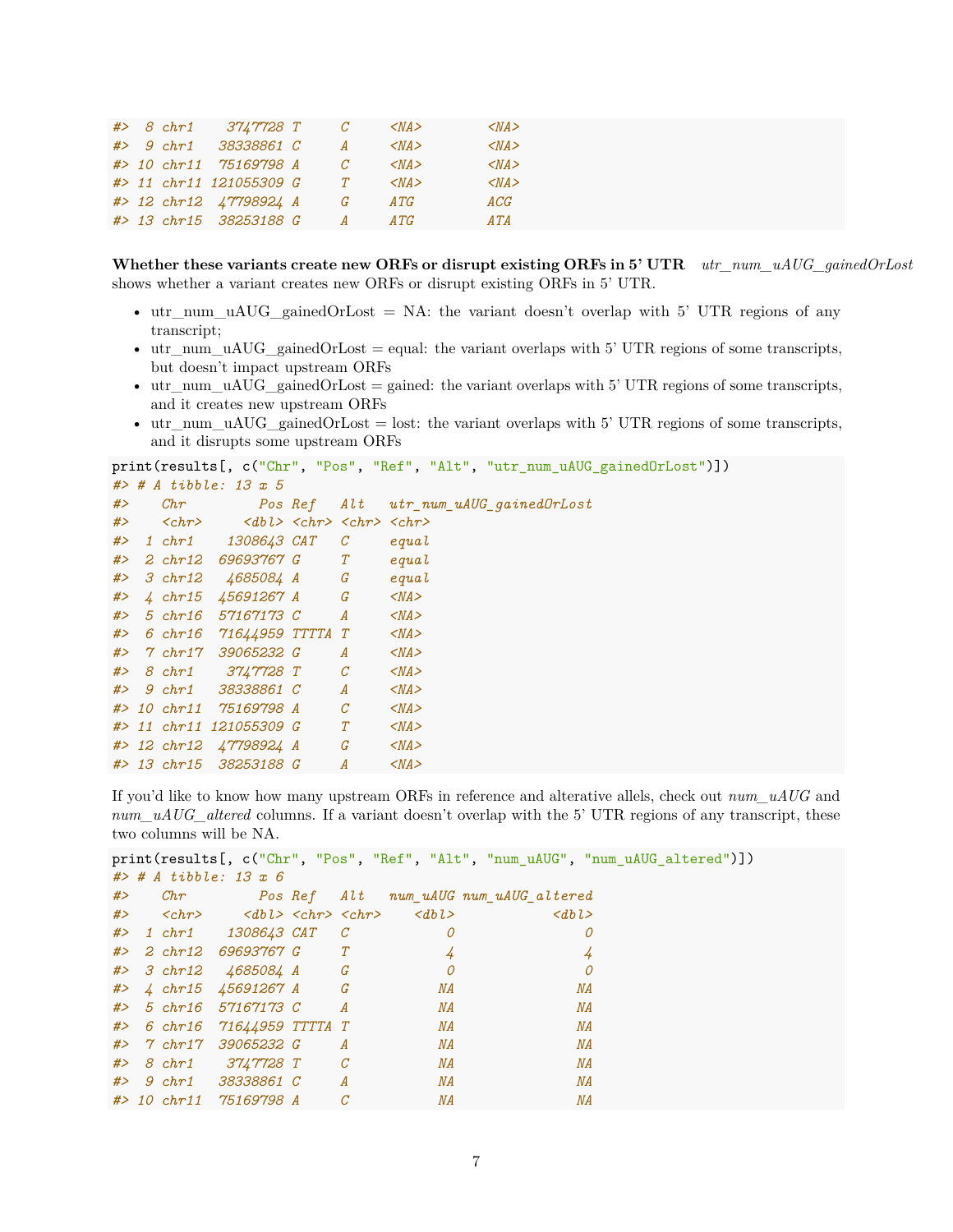|  | #> 11 chr11 121055309 G  |  | ΝA |
|--|--------------------------|--|----|
|  | #> 12 chr12 47798924 A G |  | ΝA |
|  | #> 13 chr15 38253188 G   |  | ΝA |

**Whether and how the variants impact upstream Kozak sequences** The runUTRAnnotation function searches and counts Kozak sequences in 5' UTR. A Kozak is defined as a 7nt sequence [GA]..ATGG. The first position must be G or A, and the last four positions must be ATGG.

*utr\_num\_kozak\_gainedOrLost* column shows whether a variant creates new Kozak or disrupt existing Kozak in 5' UTR.

- utr\_num\_kozak\_gainedOrLost = NA: the variant doesn't overlap with 5' UTR regions of any transcript;
- utr\_num\_kozak\_gainedOrLost = equal: the variant overlaps with 5' UTR regions of some transcripts, but doesn't impact their upstream Kozak
- utr\_num\_kozak\_gainedOrLost = gained: the variant overlaps with 5' UTR regions of some transcripts, and it creates new upstream Kozak
- utr\_num\_kozak\_gainedOrLost = lost: the variant overlaps with 5' UTR regions of some transcripts, and it disrupts some upstream Kozak

```
print(results[, c("Chr", "Pos", "Ref", "Alt", "utr_num_kozak_gainedOrLost")])
#> # A tibble: 13 x 5
#> Chr Pos Ref Alt utr_num_kozak_gainedOrLost
#> <chr> <dbl> <chr> <chr> <chr>
#> 1 chr1 1308643 CAT C equal
#> 2 chr12 69693767 G T equal
#> 3 chr12 4685084 A G equal
#> 4 chr15 45691267 A G <NA>
#> 5 chr16 57167173 C A <NA>
#> 6 chr16 71644959 TTTTA T <NA>
#> 7 chr17 39065232 G A <NA>
#> 8 chr1 3747728 T C <NA>
#> 9 chr1 38338861 C A <NA>
#> 10 chr11 75169798 A C <NA>
#> 11 chr11 121055309 G T <NA>
#> 12 chr12 47798924 A G <NA>
#> 13 chr15 38253188 G A <NA>
```
If you'd like to know how many upstream Kozaks in reference and alterative allels, check out *num\_kozak* and *num\_kozak\_altered* columns. If a variant doesn't overlap with the 5' UTR regions of any transcript, these two columns will be NA.

```
print(results[, c("Chr", "Pos", "Ref", "Alt", "num_kozak", "num_kozak_altered")])
#> # A tibble: 13 x 6
#> Chr Pos Ref Alt num_kozak num_kozak_altered
#> <chr> <dbl> <chr> <chr> <dbl> <dbl>
#> 1 chr1 1308643 CAT C 0 0
#> 2 chr12 69693767 G T 0 0
#> 3 chr12 4685084 A G 0 0
#> 4 chr15 45691267 A G NA NA
#> 5 chr16 57167173 C A NA NA
#> 6 chr16 71644959 TTTTA T NA NA
#> 7 chr17 39065232 G A NA NA
#> 8 chr1 3747728 T C NA NA
#> 9 chr1 38338861 C A NA NA
#> 10 chr11 75169798 A C NA NA
#> 11 chr11 121055309 G T NA NA
```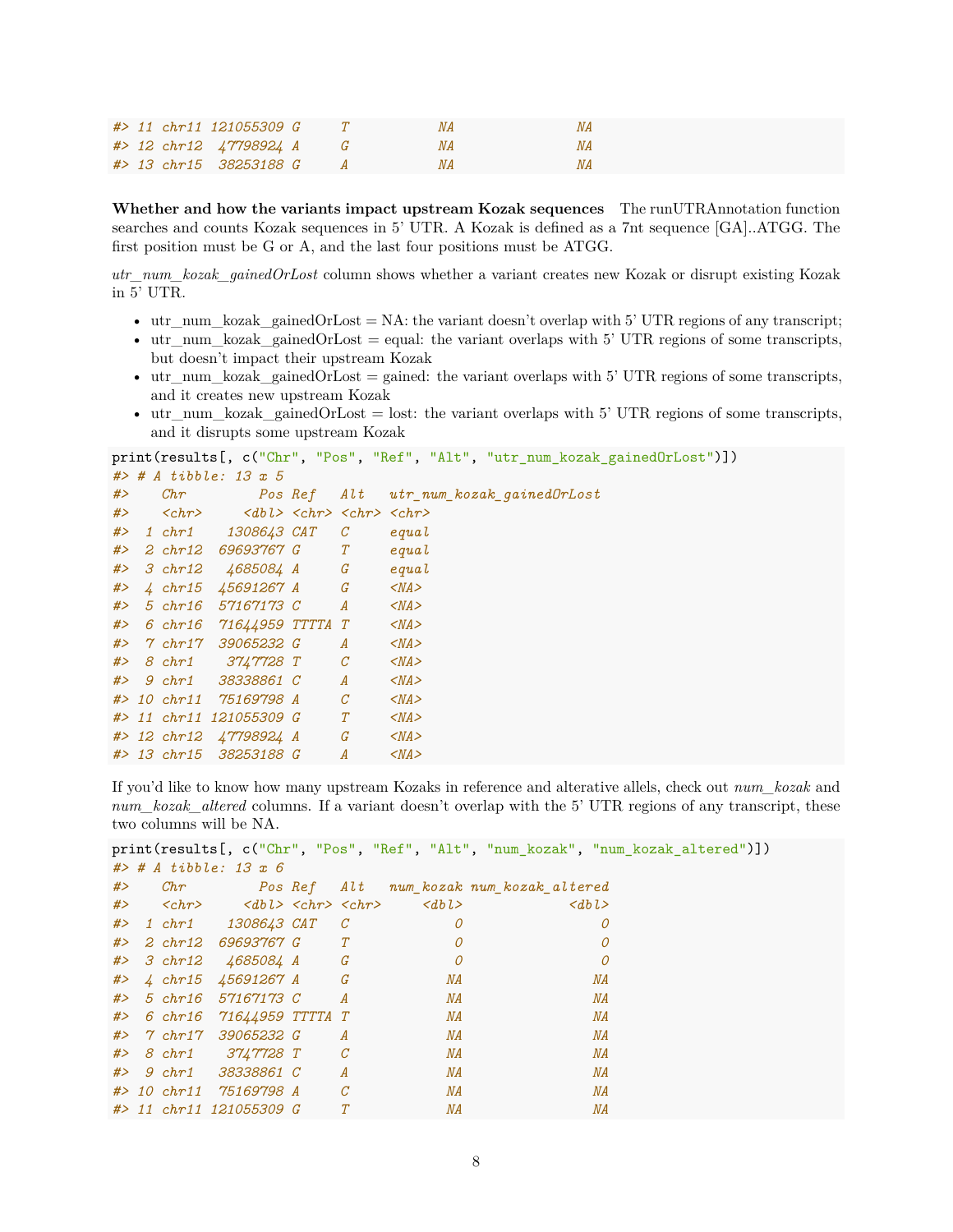|  | #> 12 chr12 47798924 A G |  | ΝA |  |
|--|--------------------------|--|----|--|
|  | #> 13 chr15 38253188 G   |  |    |  |

**Whether and how the variants impact ribosome load in the 5' UTR** For a variant that overlaps with the 5' UTR of some transcript, we retrieve 100nt 5' UTR sequences upstream of its start codon and use it to predict the mean ribosome load (MRL) with a convolutional neural network (CNN) model trained on human 5' UTR sequences with vary length from 25 to 100nt [Sample et al., 2019.](https://pubmed.ncbi.nlm.nih.gov/31267113/) If its 5' UTR is shorter than 100nt, we will pad it with "N"s

*mrl\_gainedOrLost* column shows whether the variant changes predicted MRL

- mrl\_gainedOrLost = NA: the variant doesn't overlap with 5' UTR regions of any transcript;
- mrl\_gained $Or$ Lost = equal: the variant overlaps with 5' UTR regions of some transcripts, but doesn't impact MRL
- mrl\_gainedOrLost = gained: the variant overlaps with 5' UTR regions of some transcripts, and it loads more ribosome on alterative alleles
- mrl\_gainedOrLost = lost: the variant overlaps with 5' UTR regions of some transcripts, and it loads less ribosome on alterative alleles

```
print(results[, c("Chr", "Pos", "Ref", "Alt", "mrl_gainedOrLost")])
#> # A tibble: 13 x 5
#> Chr Pos Ref Alt mrl_gainedOrLost
#> <chr> <dbl> <chr> <chr> <chr>
#> 1 chr1 1308643 CAT C equal
#> 2 chr12 69693767 G T gained
#> 3 chr12 4685084 A G lost
#> 4 chr15 45691267 A G <NA>
#> 5 chr16 57167173 C A <NA>
#> 6 chr16 71644959 TTTTA T <NA>
#> 7 chr17 39065232 G A <NA>
#> 8 chr1 3747728 T C <NA>
#> 9 chr1 38338861 C A <NA>
#> 10 chr11 75169798 A C <NA>
#> 11 chr11 121055309 G T <NA>
#> 12 chr12 47798924 A G <NA>
#> 13 chr15 38253188 G A <NA>
```
*mrl* and *mrl\_altered* columns show the predicted mean ribosome load (MRL) on referece and alterative alleles

```
print(results[, c("Chr", "Pos", "Ref", "Alt", "mrl", "mrl_altered")])
#> # A tibble: 13 x 6
#> Chr Pos Ref Alt mrl mrl_altered
#> <chr> <dbl> <chr> <chr> <dbl> <dbl>
#> 1 chr1 1308643 CAT C 4.91 4.91
#> 2 chr12 69693767 G T 4.99 5.20
#> 3 chr12 4685084 A G 6.71 6.58
#> 4 chr15 45691267 A G NA NA
#> 5 chr16 57167173 C A NA NA
#> 6 chr16 71644959 TTTTA T NA NA
#> 7 chr17 39065232 G A NA NA
#> 8 chr1 3747728 T C NA NA
#> 9 chr1 38338861 C A NA NA
#> 10 chr11 75169798 A C NA NA
#> 11 chr11 121055309 G T NA NA
#> 12 chr12 47798924 A G NA NA
#> 13 chr15 38253188 G A NA NA
```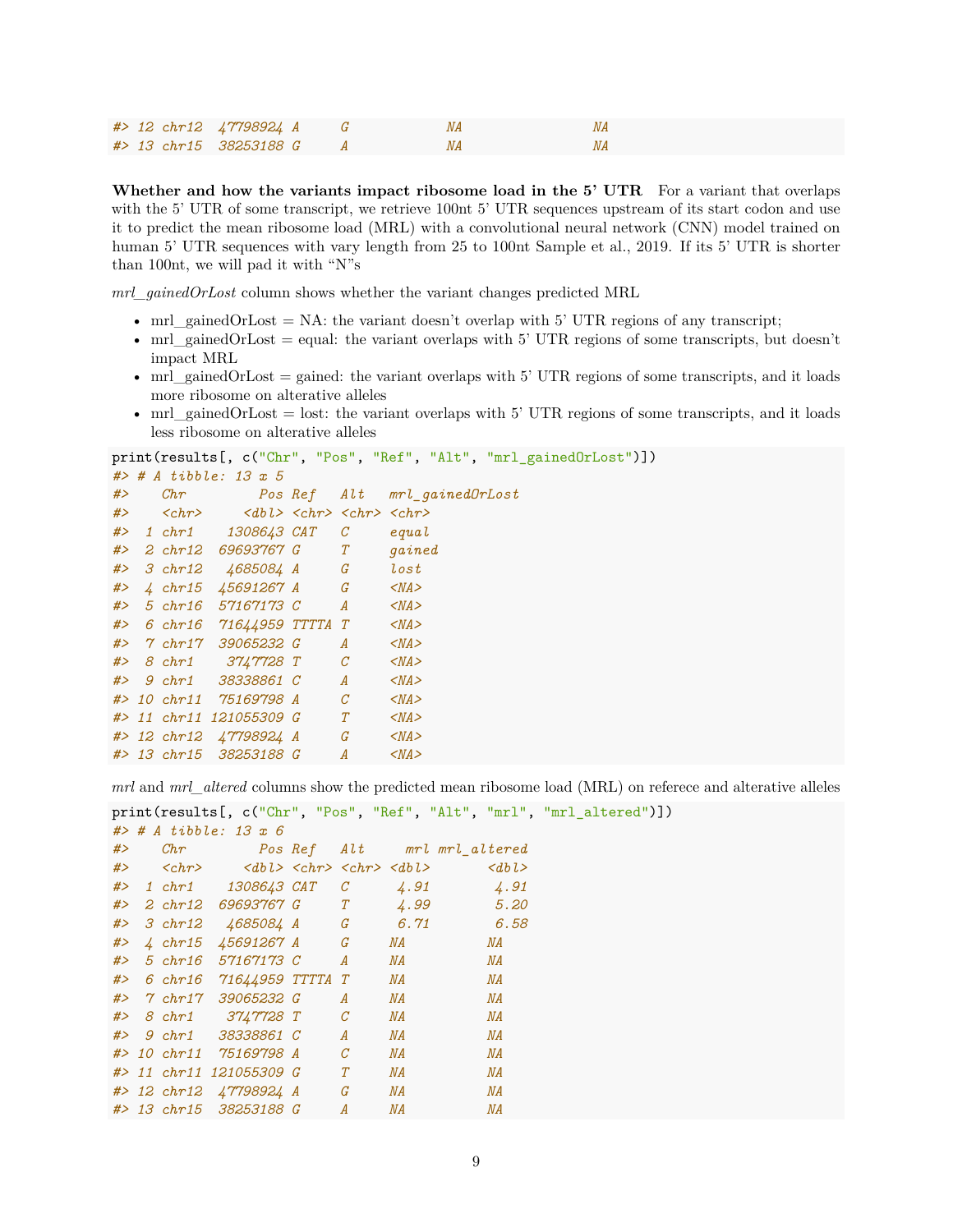#### <span id="page-9-0"></span>**4.3 Annotation on whether and how the variants impact the important features elements in 3' UTR: stop codon and polyA signals**

*utr3\_transcript\_id* column shows the Ensembl ids of the transcripts whose 3' regions overlap with the corresponding variant. For example, chr17\_39065232\_G\_A overlaps with the 3' UTR region of the transcript ENST00000315392. If a variant overlaps with the UTR regions of multiple transcripts, these transcript ids were concatenated, such as chr15  $-45691267$  A G. Variants that don't overlap with the 3' UTR regions of one or more transcripts (utr3\_transcript\_id = NA) will be annotated as NA for all the 3' UTR features related columns that we'll explain below.

```
print(results[, c("Chr", "Pos", "Ref", "Alt", "utr3_transcript_id")])
#> # A tibble: 13 x 5
#> Chr Pos Ref Alt utr3_transcript_id
#> <chr> <dbl> <chr> <chr> <chr>
#> 1 chr1 1308643 CAT C <NA>
#> 2 chr12 69693767 G T <NA>
#> 3 chr12 4685084 A G <NA>
#> 4 chr15 45691267 A G ENST00000260324;ENST00000568606
#> 5 chr16 57167173 C A <NA>
#> 6 chr16 71644959 TTTTA T ENST00000393524;ENST00000568954
#> 7 chr17 39065232 G A ENST00000315392
#> 8 chr1 3747728 T C <NA>
#> 9 chr1 38338861 C A <NA>
#> 10 chr11 75169798 A C <NA>
#> 11 chr11 121055309 G T <NA>
#> 12 chr12 47798924 A G <NA>
#> 13 chr15 38253188 G A <NA>
```
**Whether and how these variants affect stop codons** *stopCodon\_transcript\_id* column shows the Ensembl ids of the transcripts whose stop codon regions overlap with the corresponding variant. If a variant doesn't overlap the stop codon regions of any transcripts, its stopCodon\_transcript\_id is NA. None of the variants in this sample file overlap with stop codon. Their stopCodon\_transcript\_id column are all NAs.

```
print(results[, c("Chr", "Pos", "Ref", "Alt", "stopCodon_transcript_id")])
#> # A tibble: 13 x 5
#> Chr Pos Ref Alt stopCodon_transcript_id
#> <chr> <dbl> <chr> <chr> <lgl>
#> 1 chr1 1308643 CAT C NA
#> 2 chr12 69693767 G T NA
#> 3 chr12 4685084 A G NA
#> 4 chr15 45691267 A G NA
#> 5 chr16 57167173 C A NA
#> 6 chr16 71644959 TTTTA T NA
#> 7 chr17 39065232 G A NA
#> 8 chr1 3747728 T C NA
#> 9 chr1 38338861 C A NA
#> 10 chr11 75169798 A C NA
#> 11 chr11 121055309 G T NA
#> 12 chr12 47798924 A G NA
#> 13 chr15 38253188 G A NA
```
*lost\_stop\_codon* column tells whether a variant disrupts stop codon of any transcript. Since none of the variants overlap with stop codons, their lost\_stop\_codon will be all NAs.

- lost\_stop\_codon = NA: the variant doesn't overlap with any transcript's stop codon
- lost\_stop\_codon = TRUE: the variant overlaps with some transcripts' stop codons and disrupts them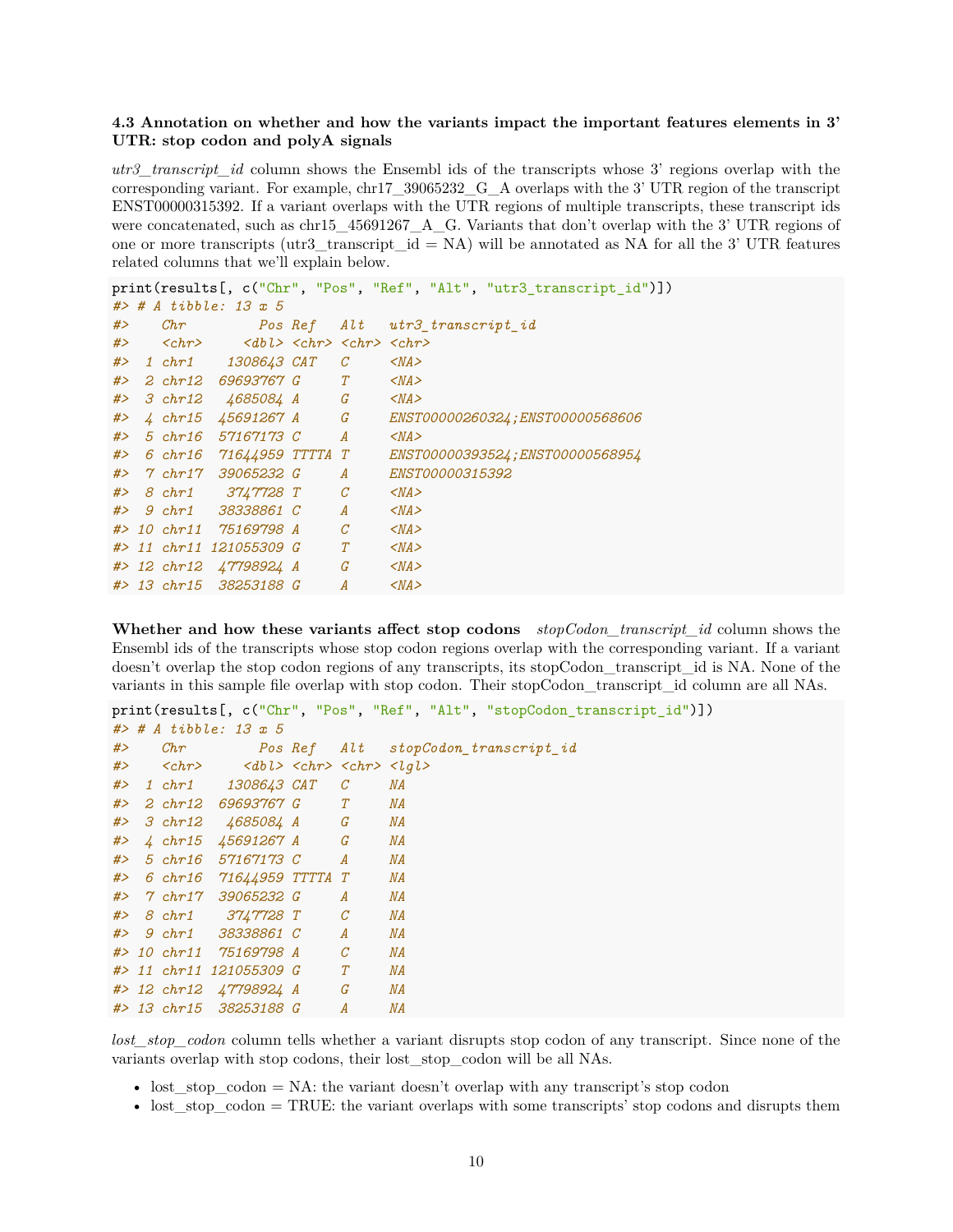• lost  $\sigma$  stop  $\c{codon} = \text{FALSE}$ : the variant overlaps with some transcripts' stop codons and doesn't disrupts them

```
print(results[, c("Chr", "Pos", "Ref", "Alt", "lost_stop_codon")])
#> # A tibble: 13 x 5
#> Chr Pos Ref Alt lost_stop_codon
#> <chr> <dbl> <chr> <chr> <lgl>
#> 1 chr1 1308643 CAT C NA
#> 2 chr12 69693767 G T NA
#> 3 chr12 4685084 A G NA
#> 4 chr15 45691267 A G NA
#> 5 chr16 57167173 C A NA
#> 6 chr16 71644959 TTTTA T NA
#> 7 chr17 39065232 G A NA
#> 8 chr1 3747728 T C NA
#> 9 chr1 38338861 C A NA
#> 10 chr11 75169798 A C NA
#> 11 chr11 121055309 G T NA
#> 12 chr12 47798924 A G NA
#> 13 chr15 38253188 G A NA
```
If you want to look into how a stop codon disrupting variant changes the stop codon, you can check on *stop\_codon* and *stop\_codon\_altered* columns.

```
print(results[, c("Chr", "Pos", "Ref", "Alt", "stop_codon", "stop_codon_altered")])
#> # A tibble: 13 x 6
#> Chr Pos Ref Alt stop_codon stop_codon_altered
#> <chr> <dbl> <chr> <chr> <lgl> <lgl>
#> 1 chr1 1308643 CAT C NA NA
#> 2 chr12 69693767 G T NA NA
#> 3 chr12 4685084 A G NA NA
#> 4 chr15 45691267 A G NA NA
#> 5 chr16 57167173 C A NA NA
#> 6 chr16 71644959 TTTTA T NA NA
#> 7 chr17 39065232 G A NA NA
#> 8 chr1 3747728 T C NA NA
#> 9 chr1 38338861 C A NA NA
#> 10 chr11 75169798 A C NA NA
#> 11 chr11 121055309 G T NA NA
#> 12 chr12 47798924 A G NA NA
#> 13 chr15 38253188 G A NA NA
```
Whether and how the variants impact polyA signals in 3' UTR The function runUTRAnnotation searches and counts polyA signals in the 3' UTRs. A polyA signal is defined as a 6nt sequence AATAAA or ATTAAA.

*num\_polyA\_signal\_gainedOrLost* shows whether a variant creates new PolyA signals or disrupt existing PolyA signals in 3' UTR.  $*$  num\_polyA\_signal\_gainedOrLost = NA: the variant doesn't overlap with the 3' UTR regions of any transcript;  $*$  num\_polyA\_signal\_gainedOrLost = equal: the variant overlaps with the 3' UTR regions of some transcripts, but doesn't impact their polyA signals \* num\_polyA\_signal\_gainedOrLost = gained: the variant overlaps with the 3' UTR regions of some transcripts, and it creates new polyA signals. For example, chr17\_39065232\_G\_A. \* num\_polyA\_signal\_gainedOrLost = lost: the variant overlaps with 3' UTR regions of some transcripts, and it disrupts some polyA signal. For example, chr15\_45691267\_A\_G and chr16\_71644959\_TTTTA\_T.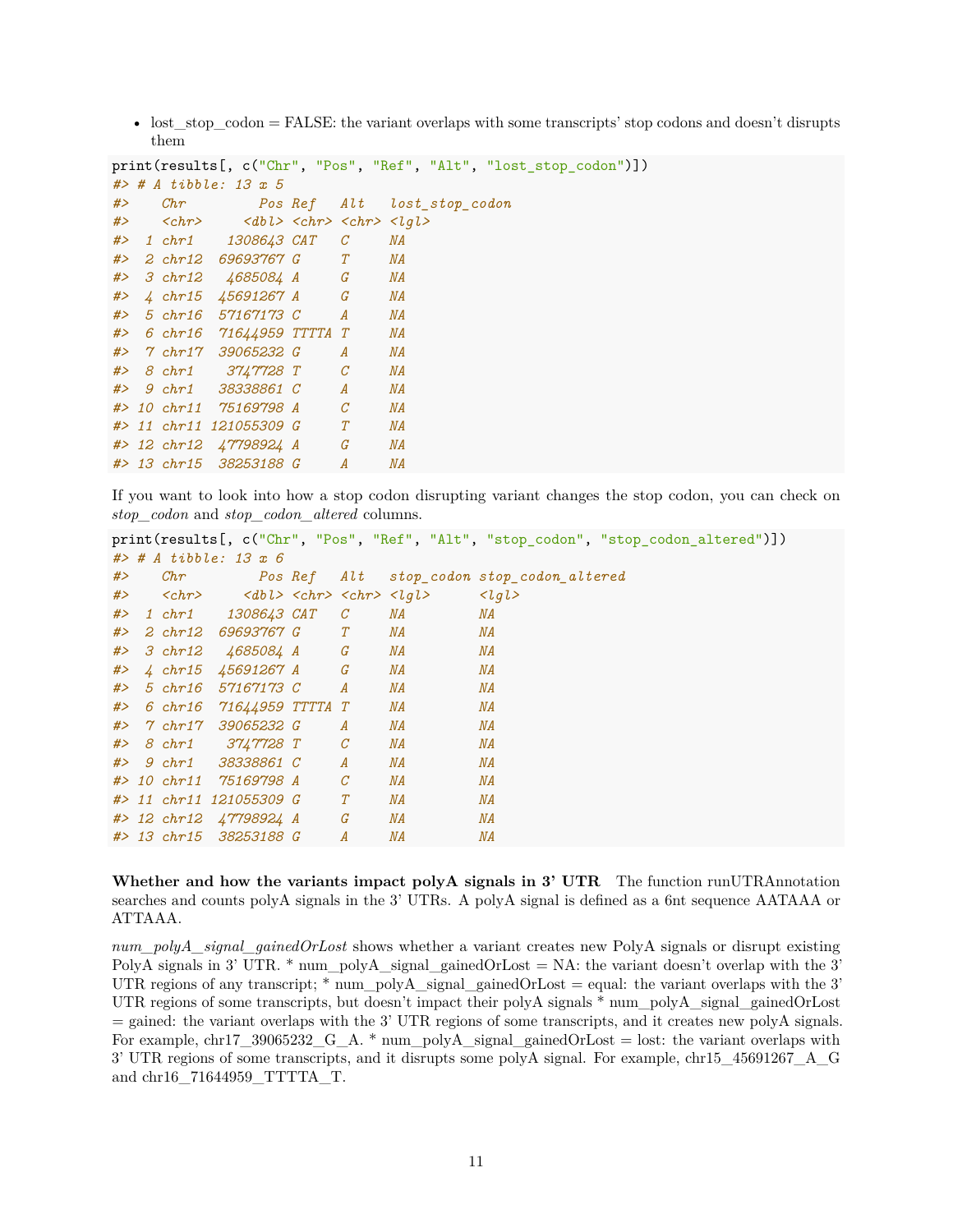```
print(results[, c("Chr", "Pos", "Ref", "Alt", "num_polyA_signal_gainedOrLost")])
#> # A tibble: 13 x 5
#> Chr Pos Ref Alt num_polyA_signal_gainedOrLost
#> <chr> <dbl> <chr> <chr> <chr>
#> 1 chr1 1308643 CAT C <NA>
#> 2 chr12 69693767 G T <NA>
#> 3 chr12 4685084 A G <NA>
#> 4 chr15 45691267 A G lost
#> 5 chr16 57167173 C A <NA>
#> 6 chr16 71644959 TTTTA T lost
#> 7 chr17 39065232 G A gained
#> 8 chr1 3747728 T C <NA>
#> 9 chr1 38338861 C A <NA>
#> 10 chr11 75169798 A C <NA>
#> 11 chr11 121055309 G T <NA>
#> 12 chr12 47798924 A G <NA>
#> 13 chr15 38253188 G A <NA>
```
If you'd like to know how many polyA signals in reference and alterative allels, check out *num\_polyA\_signal* and *num\_polyA\_signal\_altered* columns. If a variant doesn't overlap with the 3' UTR regions of any transcript, these two columns will be NA.

```
print(results[, c("Chr", "Pos", "Ref", "Alt", "num_polyA_signal",
  "num_polyA_signal_altered")])
#> # A tibble: 13 x 6
#> Chr Pos Ref Alt num_polyA_signal num_polyA_signal_altered
#> <chr> <dbl> <chr> <chr> <chr> <chr>
#> 1 chr1 1308643 CAT C <NA> <NA>
#> 2 chr12 69693767 G T <NA> <NA>
#> 3 chr12 4685084 A G <NA> <NA>
#> 4 chr15 45691267 A G 2;2 1;1
#> 5 chr16 57167173 C A <NA> <NA>
#> 6 chr16 71644959 TTTTA T 7;7 6;6
#> 7 chr17 39065232 G A 8 9
#> 8 chr1 3747728 T C <NA> <NA>
#> 9 chr1 38338861 C A <NA> <NA>
#> 10 chr11 75169798 A C <NA> <NA>
#> 11 chr11 121055309 G T <NA> <NA>
#> 12 chr12 47798924 A G <NA> <NA>
#> 13 chr15 38253188 G A <NA> <NA>
```
### <span id="page-11-0"></span>**4.4 Annotations on whether and how the variants impact the important features elements in Kozak sequence at translation start site (TSS)**

A TSS Kozak of a transcript is defined as a 8nt sequence, the first three nuleotides are the last three nuleotides of its 5' UTR sequence and the next five nuleotides are the first five nuleotides of its coding sequence.

*kozak\_transcript\_id* column shows the Ensembl ids of the transcripts whose Kozak regions overlap with the corresponding variant. If a variant doesn't overlap the TSS Kozak regions of any transcripts, its kozak\_transcript\_id is NA. Here we can see chr1\_1308643\_CAT\_C and chr12\_4685084\_A\_G overlap with the TSS Kozak region of ENST00000379031 and ENST00000540688, respectively.

```
print(results[, c("Chr", "Pos", "Ref", "Alt", "kozak transcript id")])
#> # A tibble: 13 x 5
#> Chr Pos Ref Alt kozak_transcript_id
```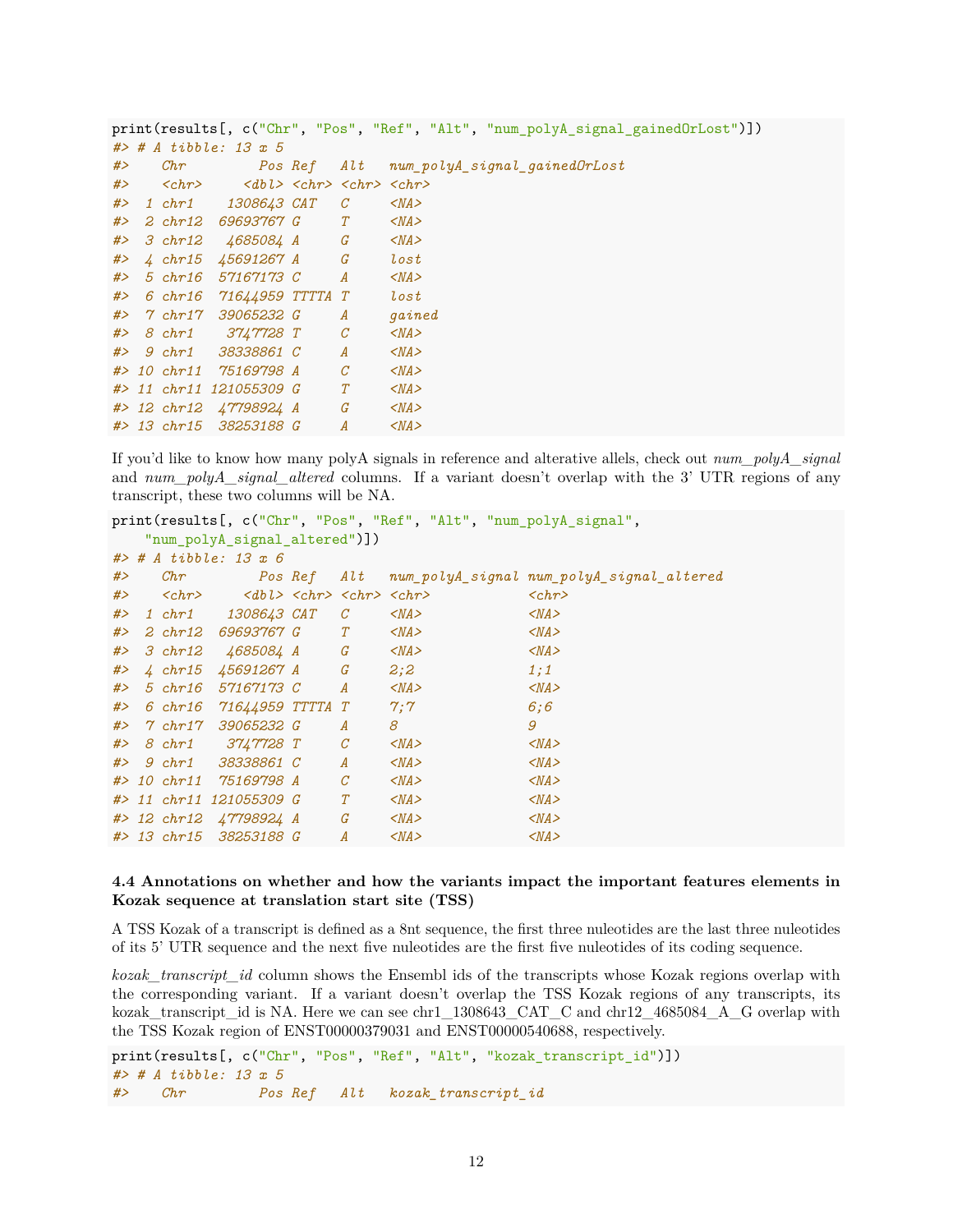```
#> <chr> <dbl> <chr> <chr> <chr>
#> 1 chr1 1308643 CAT C ENST00000379031
#> 2 chr12 69693767 G T <NA>
#> 3 chr12 4685084 A G ENST00000540688
#> 4 chr15 45691267 A G <NA>
#> 5 chr16 57167173 C A <NA>
#> 6 chr16 71644959 TTTTA T <NA>
#> 7 chr17 39065232 G A <NA>
#> 8 chr1 3747728 T C <NA>
#> 9 chr1 38338861 C A <NA>
#> 10 chr11 75169798 A C <NA>
#> 11 chr11 121055309 G T <NA>
#> 12 chr12 47798924 A G ENST00000427332
#> 13 chr15 38253188 G A ENST00000299084
```
*kozak* and *kozak\_altered* columns show the TSS Kozak sequence on reference and alterative alleles

```
print(results[, c("Chr", "Pos", "Ref", "Alt", "kozak", "kozak_altered")])
#> # A tibble: 13 x 6
#> Chr Pos Ref Alt kozak kozak_altered
#> <chr> <dbl> <chr> <chr> <chr> <chr>
#> 1 chr1 1308643 CAT C GCCATGAG GCCGAG
#> 2 chr12 69693767 G T <NA> <NA>
#> 3 chr12 4685084 A G GAGATGGA GGGATGGA
#> 4 chr15 45691267 A G <NA> <NA>
#> 5 chr16 57167173 C A <NA> <NA>
#> 6 chr16 71644959 TTTTA T <NA> <NA>
#> 7 chr17 39065232 G A <NA> <NA>
#> 8 chr1 3747728 T C <NA> <NA>
#> 9 chr1 38338861 C A <NA> <NA>
#> 10 chr11 75169798 A C <NA> <NA>
#> 11 chr11 121055309 G T <NA> <NA>
#> 12 chr12 47798924 A G CCCATGGA CCCACGGA
#> 13 chr15 38253188 G A AAGATGAG AAGATAAG
```
*tss\_kozak\_score\_gainedOrLost* column shows whether a variant alters Kozak score in translation start site (TSS). Kozak score is the PWM score on TSS Kozak PWM which is generated with top 20 Kozak sequences with the least ribosome load in the upstream, from [Sample et al., 2019](https://pubmed.ncbi.nlm.nih.gov/31267113/)

```
print(results[, c("Chr", "Pos", "Ref", "Alt", "tss_kozak_score_gainedOrLost")])
#> # A tibble: 13 x 5
```

|    |                       | $H$ $\sim$ $H$ $\sim$ $L$ $\sim$ $L$ $\sim$ $L$ $\sim$ $L$ $\sim$ $L$ $\sim$ $L$ $\sim$ $L$ $\sim$ $L$ $\sim$ $L$ $\sim$ $L$ $\sim$ $L$ $\sim$ $L$ $\sim$ $L$ $\sim$ $L$ $\sim$ $L$ $\sim$ $L$ $\sim$ $L$ $\sim$ $L$ $\sim$ $L$ $\sim$ $L$ $\sim$ $L$ $\sim$ $L$ $\sim$ $L$ |                |                  |                                   |
|----|-----------------------|-----------------------------------------------------------------------------------------------------------------------------------------------------------------------------------------------------------------------------------------------------------------------------|----------------|------------------|-----------------------------------|
| #> | Chr                   |                                                                                                                                                                                                                                                                             | <i>Pos Ref</i> |                  | Alt tss kozak score gained OrLost |
| #> | $\langle chr \rangle$ | $<$ dbl> $<$ chr> $<$ chr> $<$ chr>                                                                                                                                                                                                                                         |                |                  |                                   |
| #> | $1 \; chr1$           | 1308643 CAT                                                                                                                                                                                                                                                                 |                | $\mathcal C$     | lost                              |
| #> | $2 \; chr12$          | 69693767 G                                                                                                                                                                                                                                                                  |                | T                | $<$ NA $>$                        |
| #> | $3 \chr12$            | 4685084 A G                                                                                                                                                                                                                                                                 |                |                  | lost                              |
| #> | $\mu$ chr15           | <i>45691267 A</i>                                                                                                                                                                                                                                                           | G              |                  | $<$ NA $>$                        |
| #> | $5 \chr16$            | 57167173 C                                                                                                                                                                                                                                                                  |                | $\boldsymbol{A}$ | $<$ NA $>$                        |
| #> |                       | 6 chr16 71644959 TTTTA                                                                                                                                                                                                                                                      |                | T                | $<$ NA $>$                        |
| #> | $7$ chr17             | 39065232 G                                                                                                                                                                                                                                                                  |                | A                | $<$ NA $>$                        |
|    |                       | #> 8 chr1 3747728 T                                                                                                                                                                                                                                                         |                | $\mathcal{C}$    | $<$ NA $>$                        |
|    | $#$ 9 chr1            | 38338861 C                                                                                                                                                                                                                                                                  |                | $\boldsymbol{A}$ | $<$ NA $>$                        |
|    | $# > 10$ chr11        | 75169798 A                                                                                                                                                                                                                                                                  |                | $\mathcal C$     | $<$ NA $>$                        |
|    |                       | #> 11 chr11 121055309 G                                                                                                                                                                                                                                                     |                | T                | $<$ NA $>$                        |
|    |                       | #> 12 chr12 47798924 A                                                                                                                                                                                                                                                      |                | G                | lost                              |
|    |                       |                                                                                                                                                                                                                                                                             |                |                  |                                   |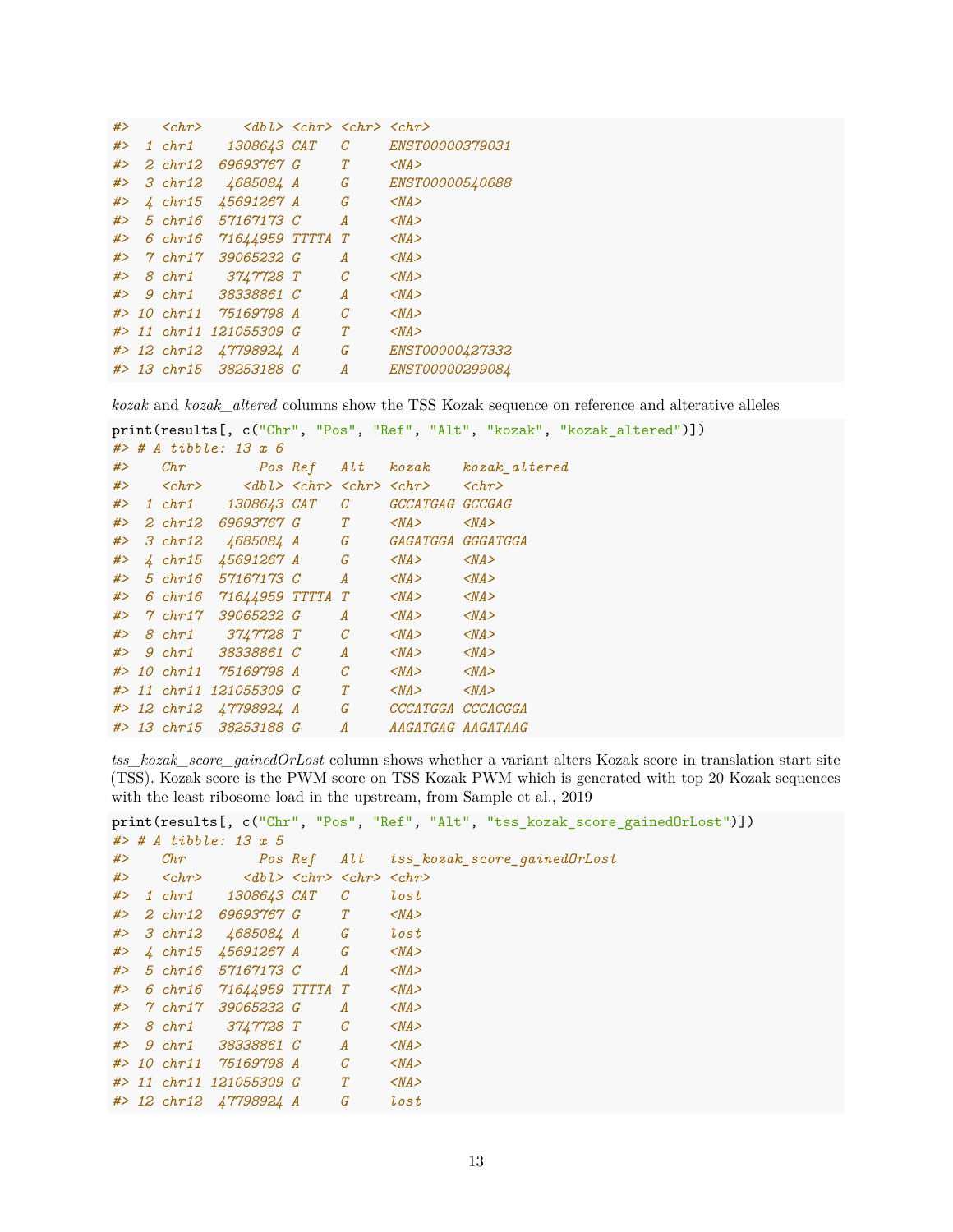#### *#> 13 chr15 38253188 G A lost*

*kozak\_score* and *kozak\_altered\_score* column show the Kozak score on reference and alternative alleles

```
print(results[, c("Chr", "Pos", "Ref", "Alt", "kozak score",
  "kozak_altered_score")])
#> # A tibble: 13 x 6
#> Chr Pos Ref Alt kozak_score kozak_altered_score
#> <chr> <dbl> <chr> <chr> <dbl> <dbl>
#> 1 chr1 1308643 CAT C 0.909 0
#> 2 chr12 69693767 G T NA NA
#> 3 chr12 4685084 A G 0.904 0.855
#> 4 chr15 45691267 A G NA NA
#> 5 chr16 57167173 C A NA NA
#> 6 chr16 71644959 TTTTA T NA NA
#> 7 chr17 39065232 G A NA NA
#> 8 chr1 3747728 T C NA NA
#> 9 chr1 38338861 C A NA NA
#> 10 chr11 75169798 A C NA NA
#> 11 chr11 121055309 G T NA NA
#> 12 chr12 47798924 A G 0.832 0.683
#> 13 chr15 38253188 G A 0.855 0.706
```
#### <span id="page-13-0"></span>**4.5 Whether the variants overlap highly conserved regions**

If you provide conservation files when execute runUTRAnnotation function, you will get the conservation scores of the variant regions. The conservation column names are the same as the names of the cooresponding conservation files in the specified conservation files path. For example, here we have two files in the Conservation\_scores folder: hg38.phastCons100way.bw and hg38.phyloP100way.bw. hg38.phastCons100way.bw column shows the conservation scores at variant positions from hg38.phastCons100way.bw file. hg38.phyloP100way.bw column shows the conservation scores at variant positions from hg38.phyloP100way.bw. Variants overlapped with highly conserved regions could potentially have more biological impacts. For example, chr12\_69693767\_G\_T is overlapped with a highly conserved position. At chr12 position 69,693,767, the phastCons is 1 and phyloP is 6.806. The conservation scores for a deletion will concatenate scores at each position with ";". For example, chr1\_1308643\_CAT\_C will concatenate conservation scores on chr1 at position 1308643, 1308644, and 1308645.

```
print(results[, c("Chr", "Pos", "Ref", "Alt", "hg38.phastCons100way.bw",
  "hg38.phyloP100way.bw")])
#> # A tibble: 13 x 6
#> Chr Pos Ref Alt hg38.phastCons100way.~ hg38.phyloP100way.bw
#> <chr> <dbl> <chr> <chr> <chr> <chr>
#> 1 chr1 1308643 CAT C 0.002;0.58;0.894 -0.894;0.787;1.239
#> 2 chr12 69693767 G T 1 6.806
#> 3 chr12 4685084 A G 0.008 0.641
#> 4 chr15 45691267 A G 1 2.649
#> 5 chr16 57167173 C A 1 1.849
#> 6 chr16 71644959 TTTTA T 1;1;1;0.999;0.999 2.48;2.607;4.156;0.496;0.~
#> 7 chr17 39065232 G A 0.042 0.421
#> 8 chr1 3747728 T C 0.003 0.016
#> 9 chr1 38338861 C A 0 -0.412
#> 10 chr11 75169798 A C 0.002 1.055
#> 11 chr11 121055309 G T 1 9.999
#> 12 chr12 47798924 A G 1 3.369
#> 13 chr15 38253188 G A 1 6.916
```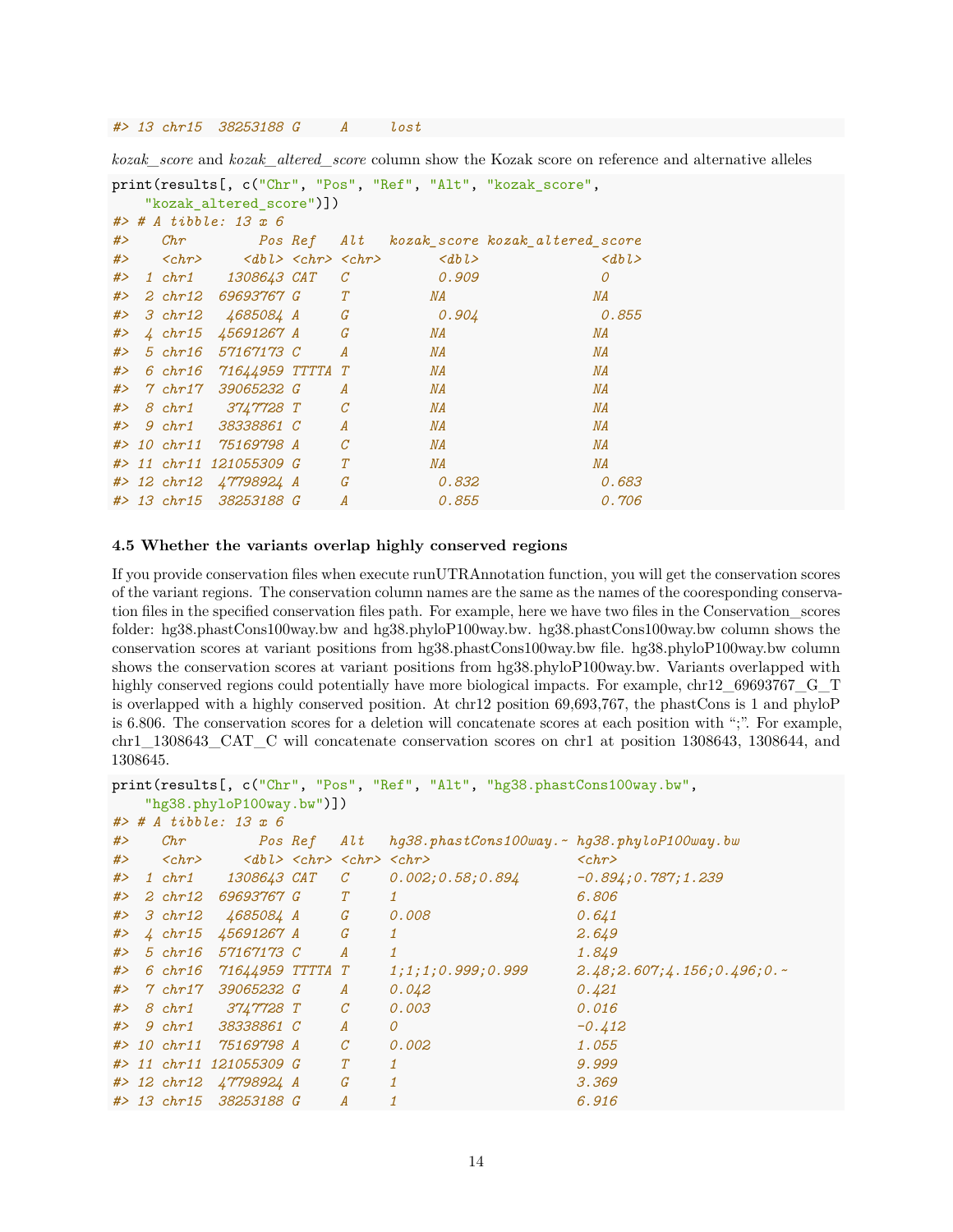#### <span id="page-14-0"></span>**5. Run annotation on a large number of variants**

#### <span id="page-14-1"></span>**5.1 Query ensembl database information and cache it**

The time spending on query information from Ensembl database will depend on internet speed and Ensembl server, so we ran the query step with initUTRAnnotation function and cached the database information. runUTRAnnotation will use the cached database information to do annotation and the runtimes don't include database query time.

```
initUTRAnnotation(variantFile = "../benckmark/data/asd 10000.csv",species = "human", ensemblVersion = 93, dataDir = "../benckmark/db 1000 vars")
var_num <- c(10, 100, 250, 500, 1000, 2500, 5000, 7500, 10000)
cores \leftarrow c(1, 2, 4, 8, 10)
replicates \leftarrow c(1, 2, 3)
runtimes <- data.frame()
for (i in replicates) {
    for (core in cores) {
        for (num in var_num) {
             message("varfile = ", num, " core = ", core, " rep = ",
                 i)
             res <- tempfile()
             varfile <- file.path("benchmark_htcf/data", paste0("asd_",
                 num, ", \text{csv"})t <- system.time(runUTRAnnotation(variantFile = varfile,
                 \text{annotationResult} = \text{res}, \text{species} = \text{"human", ensemble} \times \text{100},dataDir = "data/db_GTEX_eOutlier_rare_variants",
                 conservationBwFiles = \frac{m}{\text{tmp}}/conservation tracks",
                 cores = core))
             runtimes <- rbind(runtimes, data.frame(num_vars = num,
                 replicate = i, core = core, runtime = t[["elapse d"]]))}
    }
}
saveRDS(runtimes, "benchmark_htcf/results/runtimes_upto_10000_vars.rds")
```
#### <span id="page-14-2"></span>**5.2 Runtime on up to 10,000 variants with different number of CPUs**

The runtime of the runUTRAnnotation function on up to 10,000 variants with different number of CPUs are shown as below. We can see the runtime of the UTR annotation is linearly correlated with the number of variants. We ran the query step with initUTRAnnotation function and cached the database information on 10,000 variants like above. runUTRAnnotation will use the cached database information to do annotation and the runtimes don't include database query time.

```
require(ggplot2)
diff_num_vars <- readRDS(system.file("extdata", "runtimes_upto_10000_vars.rds",
   package = "utr.annotation"))
ggplot(diff_num_vars, aes(x = num_vars, y = runtime/60, group = core,
    color = factor(core)) + scale_color_manual(breaks = c("1",
    "2", "4", "8", "10"), values = c("grey70", "grey60", "grey50",
    "grey40", "black")) + geom_smooth() + labs(y = "Runtime (min)",
   color = "Number of CPUs", x = "Number of variants") + theme(legend.position = "bottom")
```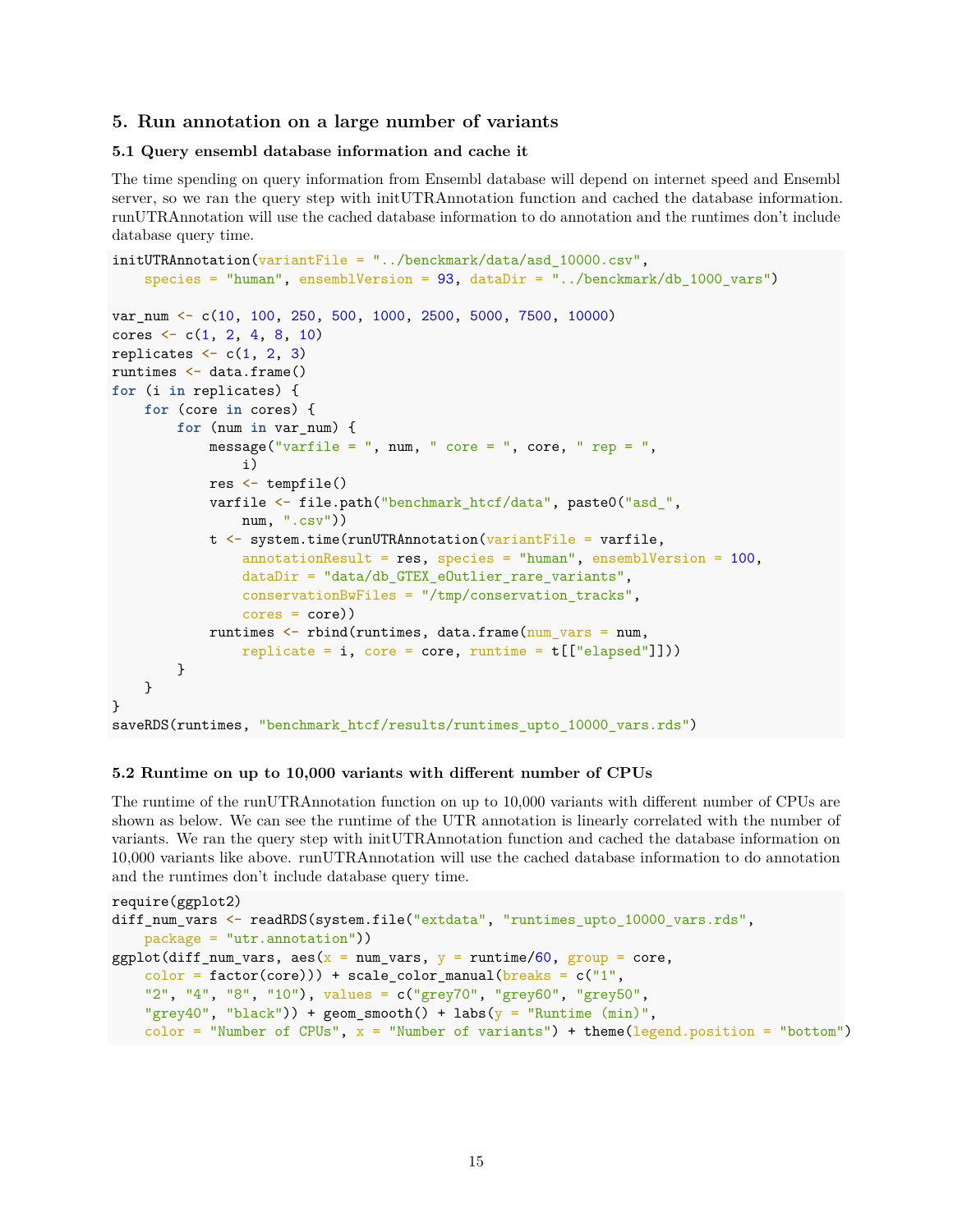

#### <span id="page-15-0"></span>**5.3 Partition the variants into smaller files using partitionVariantFile function**

If we want to annotate a large number of variants (100,000 or more), we can leverage on high performance computers. First, partition the variant file into smaller partitions, run annotation on each partitions with multiple CPUs in parallel, in the end concatenate all annotations together into one annotation file.

There're two ways of partitioning:

1. specify the number of partitions with "chunkNum" to split the large file into a certain number of partitions For example, here we specify chunkNum = 3, chunkPath = "chunks\_3" in partitionVariantFile function to split the variant file "variants\_sample.csv" into 3 files with equal number of variants. As 13 is not dividable by 3, the first and second partitions will have 3 variants, and the third one will have 4 variants. Those partition files will be output to "chunks\_3" folder. There're three partition files (CSV) in chunks\_3 folder. "lookup.tab" is a text file listing all partition file names, which would be helpful for running array jobs on the cluster.

```
partitionVariantFile(variantFile = system.file("extdata", "variants_sample.csv",
    package = "utr.annotation"), chunkNum = 3, chunkPath = "chunks_3",
    species = "human", ensemblVersion = 93, dataDir = "db_all_variants")
# print(list.files('chunks_3', pattern = '*.csv'))
```
2. specify the number of variants in each partition with chunkSize to split the large file into partition files, each of which has a certain number of variants in it. For example, here we specify chunkSize  $= 7$ , chunkPath = "chunks\_7\_vars" in partitionVariantFile function to split the variant file "variants\_sample.csv" into files with at most 7 variants. As 13 is not dividable by 7, the first partition will have 7 variants, and the second one will have 6 variants. Those partition files will be output to "chunks\_7\_vars" folder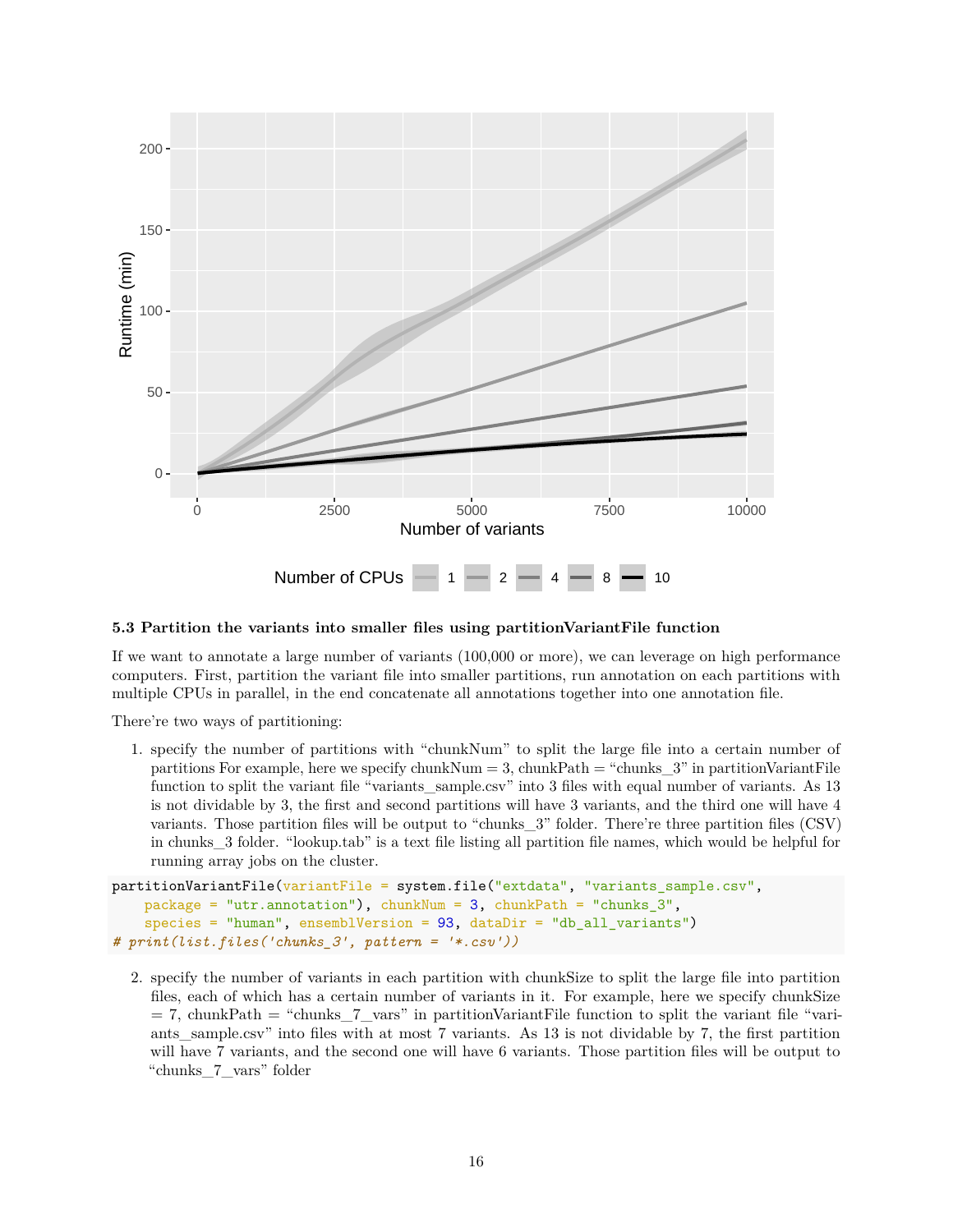```
partitionVariantFile(variantFile = system.file("extdata", "variants_sample.csv",
    package = "utr.annotation"), chunkSize = 7, chunkPath = "chunks_7_vars",
   species = "human", ensemblVersion = 93, dataDir = "db all variants")
```
**Why is it important to set dataDir in partition step?** partitionVariantFile function will query the Ensembl database to get the gene annotation, 5' UTR sequences, 3' UTR sequences and coding sequences of all transcripts which overlap with any variant in the original variant file before splitting the variant file. Then we will run annotation on partition files with runUTRAnnotation function. It will be time consuming and not necessary to query the Ensembl database for each partition file, especially when we have thousands of those partition files. By specifying the dataDir in the partitionVariantFile step, and use the same dataDir in the runUTRAnnotation, code will look into your dataDir and use the database information directly for all partition. Based on above code, we stored database information for all 13 variants in "db\_all\_variants" folder. Then we can specify dataDir = "db\_all\_variants" in runUTRAnnotation function when run annotation on each partition file

After running the above example script, we retrieved and stored database information inside db\_all\_variants. In db\_all\_variants/human/93, there're bioMart databse object, 5' UTR sequence, 3' UTR sequences, transcript regions that runUTRAnnotation will use when annotate individual partitions instead of querying them again.

```
partitionVariantFile(variantFile = system.file("extdata", "variants_sample.csv",
   package = "utr.annotation"), chunkSize = 7, chunkPath = "chunks_7_vars_v2",
   species = "human", ensemblVersion = 93, dataDir = "db_all_variants",
   getTranscript = FALSE)
```
**getTranscript parameter is used to specify whether to get ids of the transcripts that overlap with all the variants during the partition. The default value is TRUE. If the number of variants is too large (for example > 100,000), set it to FALSE because it is time consuming.**

### <span id="page-16-0"></span>**5.4 Run annotation on all partition files**

Run annotation on each partition files in "chunks\_3", and output annotation for each of these variant files to "partition results" folder.

```
partitions <- list.files("chunks_3", pattern = "*.csv")
print(partitions)
for (f in partitions) {
    runUTRAnnotation(variantFile = file.path("chunks_3", f),annotationResult = file.path("partition_results", f),
        species = "human", ensemblVersion = 93, dataDir = "db_all_variants",
        mrl_prediction = F)
}
```
On high performance cluster, we can submit an array jobs, each job will run annotation on one partition file. We can allocate 4 CPUs for each job, and the array of jobs will be running in parallel.

Here's an example UTRAnnotation.R

```
library(utr.annotation)
args = commandArgs(trainingOnly = TRUE)if (length(args) >= 5) {
    input \leftarrow args[1]
    output <- args[2]
    species <- args[3]
```